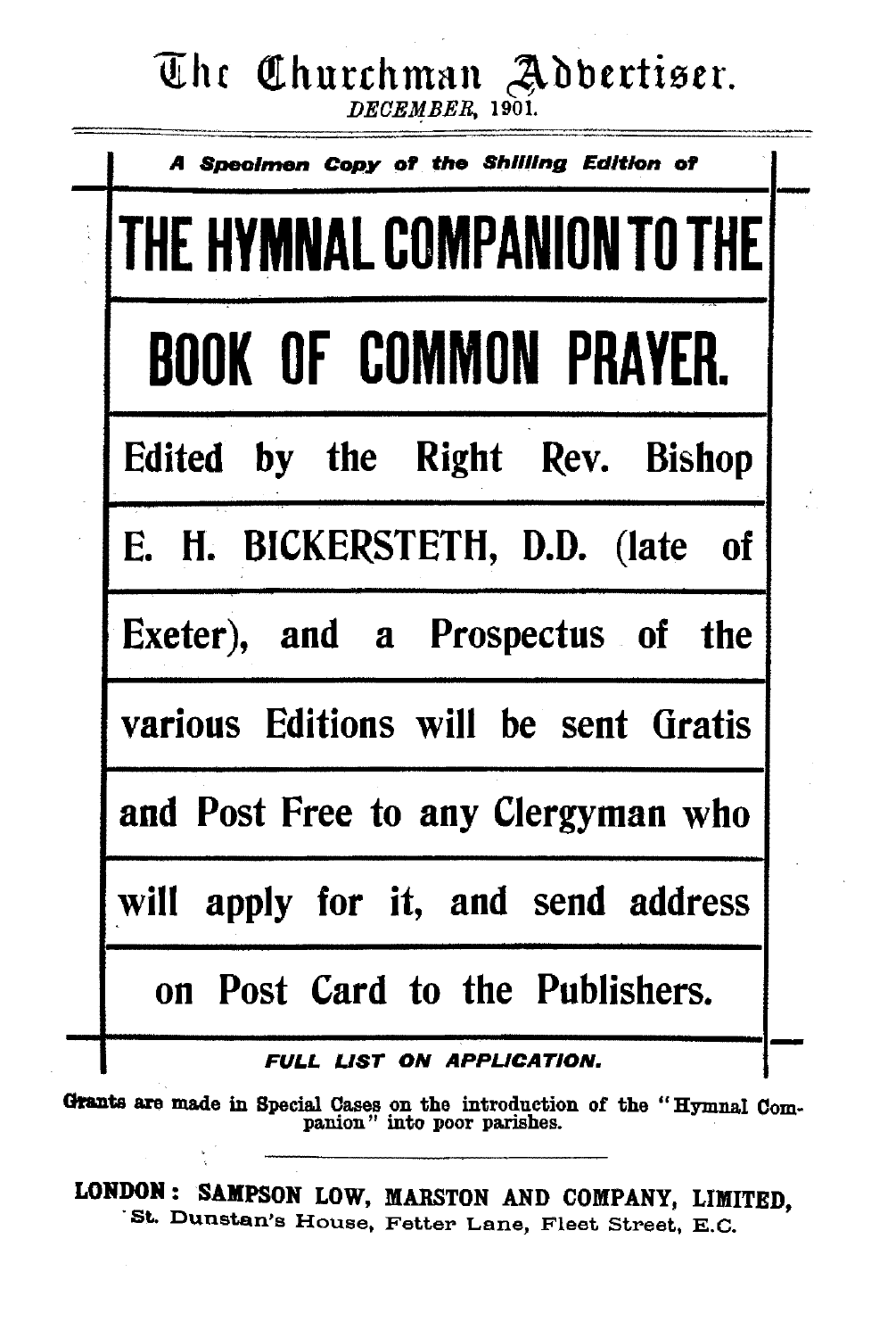# **MUDIE'S LIBRARY.**  Christmas Presents AND School Prizes.

- A LARGE COLLECTION of CHOICE BOOKS in LEATHER BINDINGS is kept in STOCK in the SHOW ROOMS, also the BEST NEW BOOKS of the SEASON in CLOTH, and ILLUSTRATED STANDARD WORKS, JUVENILE PICTURE BOOKS, TOY BOOKS, also OXFORD BIBLES, NELSON'S TEACHERS' BIBLES, PRAYER and HYMN BOOKS In various bindings.
- l SELECTION OF GOOD EDITIONS OF FRENCH AND GERMAN STANDARD AUTHORS IN LEATHER BINDINGS IS ALSO KEPT IN STOCK.

FULL AND REVISED CLASSIFIED CATALOGUES SENT POST FREE ON APPLICATION.

A POPULAR CHRISTMAS PRESENT IS A SUBSCRIPTION TO THE LIBRARY.

TERMS ON APPLICATION.

# **MUDIE'S LIBRARY,**

80-84, NEW OXFORD STREET, LONDON;

241, Brompton Road, S.W.; and 48, Queen Victoria Street, E.C.; and at Barton Arcade, Manchester.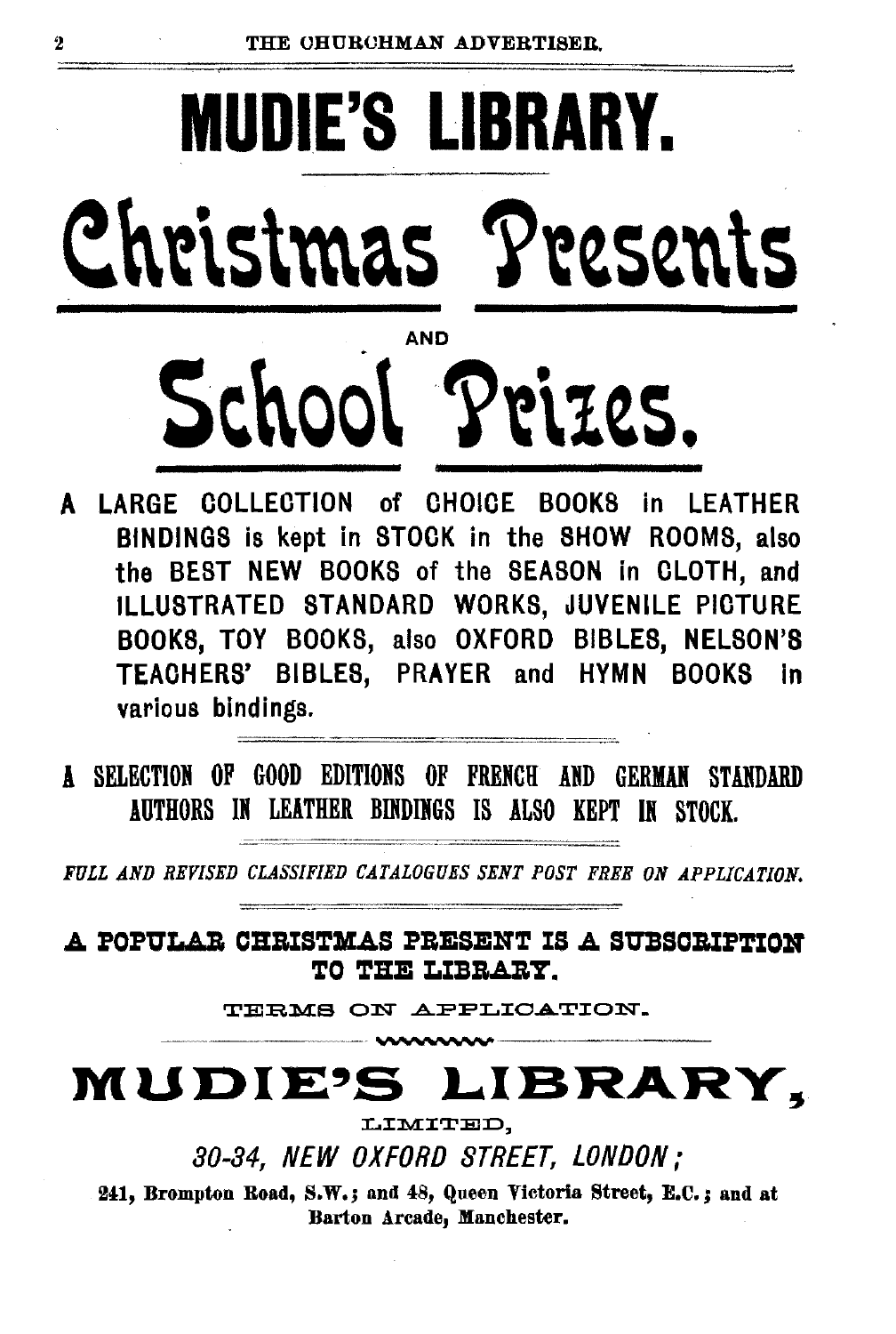THE CHURCHMAN ADVERTISER.

3



- JACK RALSTON. A Tale of Life in the Far North-Bast of Canada. By HAMILYON BURNHAM, M.A., Author of "Canadians in the Imperial Service." Cr. 8vo., bevelled boards, cloth extra, gilt top, 5s.
- FOR THE FAITH. A Story of the Reformation Times of England. By E. Evenewr-GREEN, Author of "The Helfr of Hasscombe Hall," "French and English," etc. Illustrated by W. H. MARGETSON. Post 8vo., cloth extra, price 3s. 6d.
- MADAMSCOURT; or, The Adventures of a Fuglitude Princess. A New Yory for Girls. By H. MAY Pownres, Author of "A Merry Heart," "Scarlet Town," etc. Illustrated by R. FARQUELA Post 8vo., cloth extra, price 2s.
- GREAT EXPLORERS. An Account of Exploration<br>and Travel in Many Lands. With 32 Full-page<br>Illustrations. Post 8vo., cloth extra, price 2s.
- TWO OF A TRADE. A New Story for Girls. By the Author of "Val." Illustrated. Post 8vo. cloth extra, price 1s. 6d.

LONDON: THOMAS NELSON & SONS, 35 AND 36 PATERNOSTER ROW, E.C. PARKSIDE, EDINBURGH; AND NEW YORK.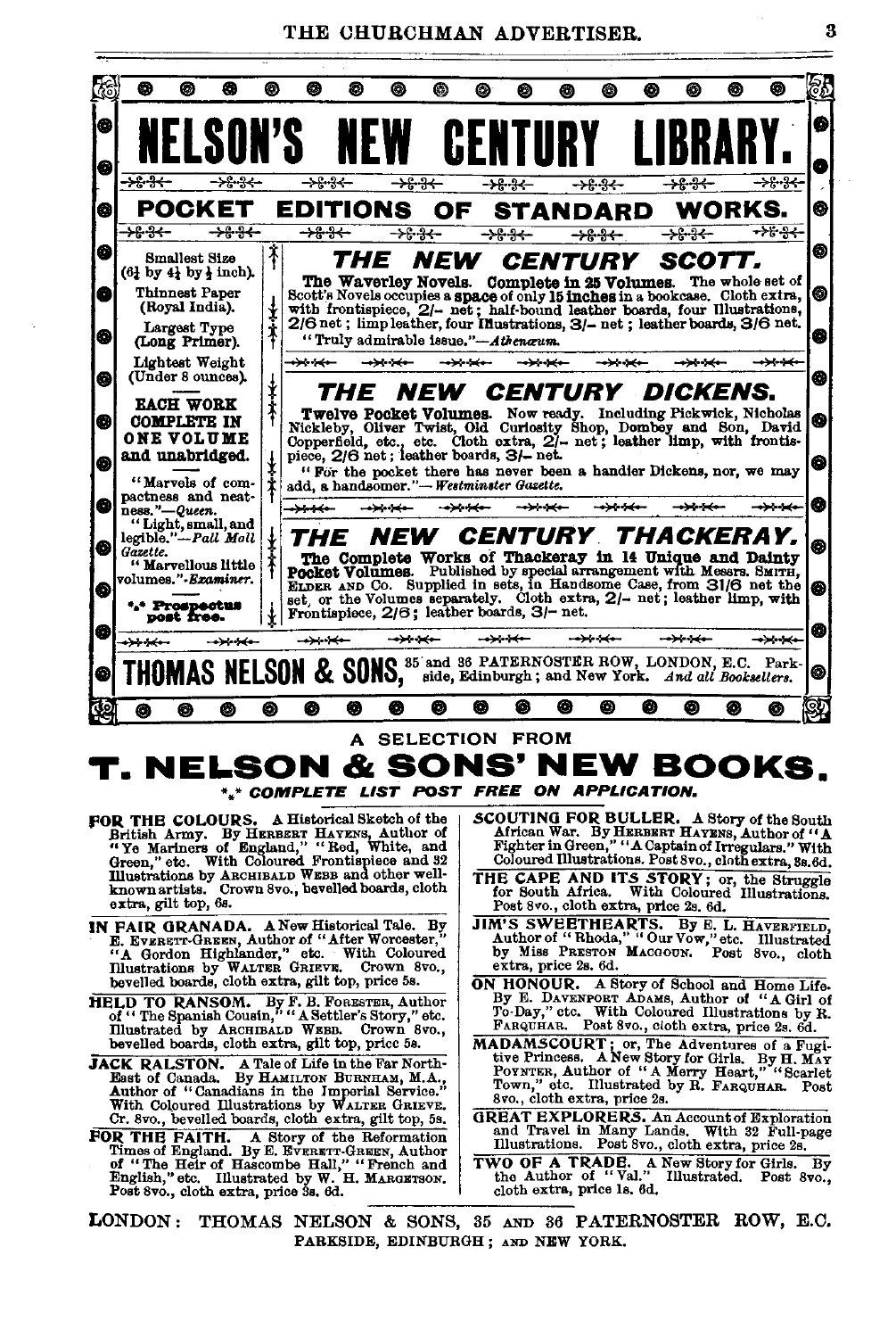## Mr. Sherlock's Publications.

## *FOR PARISH LOCALIZATION,*

# **THE BEST MAGAZINES. THE BEST ALMANACKS.**

#### The CHURCH QUARTERLY REVIEW says:

"Mr. Sherlock seems to us to provide the best available • inside • for a Parish Magazine in The CHURCH MONTHLY."

#### The TIMES says:

"The CHURCH MONTHLY is excellent."

Specimens, Terms, and full particulars as to FREE GRANTS will be sent post free to any address on application to Mr. FREDK. SHERLOCK, "CHURCH MONTHLY" Office, 30 and 31, New Bridge Street, Ludgate .Circus, London, E.C.

# **THE EXPOSITOR'S GREEK TESTAMENT.**

EDITED BY THE

REV. W. ROBERTSON NICOLL, M.A., LL.D., *Bditor of the " Expositor," " Expositor's Bible," etc.,* 

The FIRST VOLUME, of 88o pages, handsomely bound in buckram cloth, consists of: THE GOSPELS OF ST. MATTHEW, ST. MARK, and ST. LUKE. By the Rev, Prof. A. B. Bauce, D.D.

**THE GOSPEL OF ST. JOHN.** By the Rev. Prof. MAROUS DODS, D.D.<br>"The first thing that strikes one when he takes up the volume on the Gospels is the uncommon hand-<br>geomeness of the book. It is a joy to handle it and look into

THE ACTS OF THE APOSTLES. By the Rev. R. J. KNOWLING, D.D., Professor of<br>New Testament Exegesis, King's College, London.

ST. PAUL'S EPISTLE TO THE ROMANS. By the Rev. JAMES DENNY, D.D., Pro-fessor of Systematic and Pastoral Theology, Free Church College, Glasgow.

ST. PAUL'S FIRST EPISTLE TO THE CORINTHIANS. By the Rev. G. G. G. FINDLAY, B.A., Professor of Biblical Literature, Exegesis, and Classics, Headingley College.

The price of each volume is 28s., but for those who Subscribe Now the price for two volumes is 30s. net.

FULL PROSPECTUS SENT FREE ON APPLICATION TO THE PUBLISHERS.

"The work is one of great merit; the text is always carefully examined, with reference both to Hellenistic and Chesical Greek, and the exceptis is evidently the work of thoroughly competent persons. Not less con-<br>picuous is the breadth of view. The introduction to the Acts is especially valuable. No book in the New<br>Testament de

LONDON: HODDER & STOUGHTON, 27, PATERNOSTER ROW, E.O.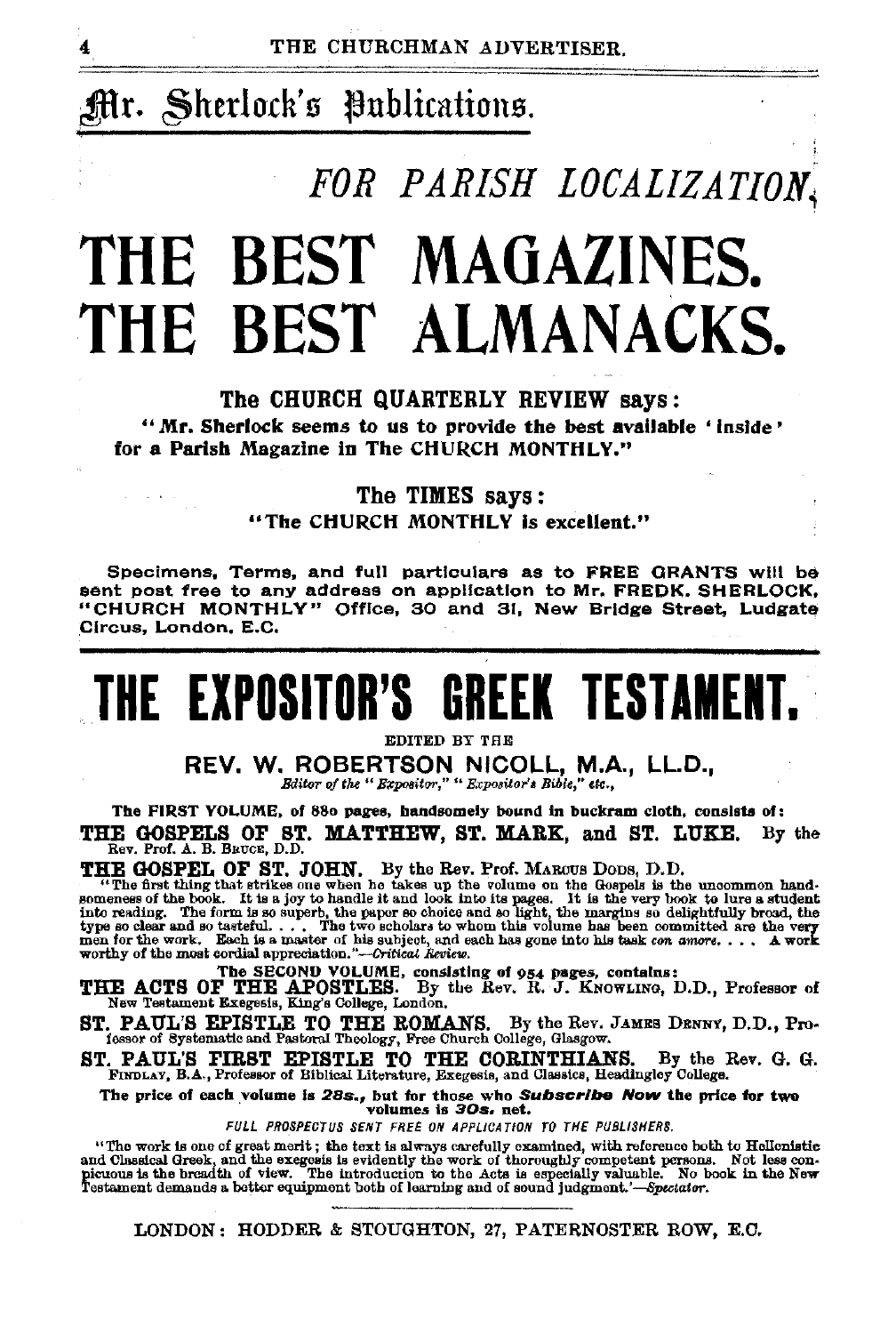#### THE CHURCHMAN ADVERTISER.



١ĥ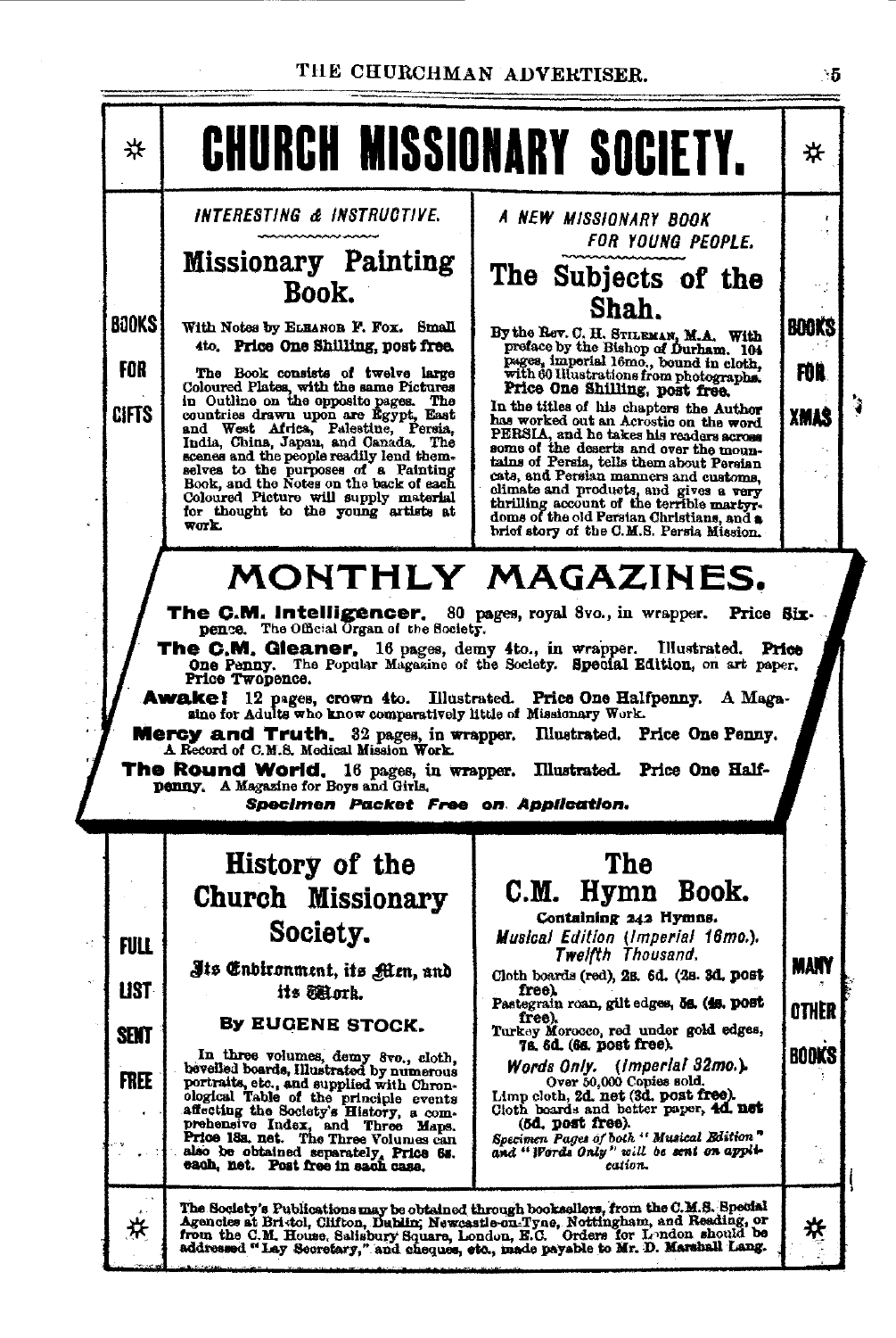## \_\_\_\_\_ **CHRISTMAS**

THOUGHTS FOR THE SUNDAYS OF THE YEAR. *MOULE.* By extra Rev. H. C. G. Motte, D.D., Bishop of Durham. Fourth Edition. Crown 8vo., glit line, round corners, glit edges, gold roll, 6s. net (by post, 5s. 4d.), and in padded paste-grain, glit line, round corners, glit edges, g

THE STORY OF SOME ENGLISH SHIRES. *CREIGHTON.* Bv the late MANDELL CREIGHTON, D.D., Lord Bishop of London. Demy  $8v_0$ , cloth gilt, 6s, net (by post, 6s, 4d.).

AN ARTIST'S WALKS IN BIBLE LANDS. By HENEY A. *HARPER.* **FIFE IT FOR THE TABLE TO THE REPORT OF STATE LATELED.** By HRNBT A.<br>royal 8vo., cloth gilt, 6s. not (by post, 6s. 5d.).

**PIKE.** WOODLAND, FIELD, AND SHORE: Wild Nature depleted<br>Engravings of Birds, Animals, and Insects from Photographs taken direct from Nature by the Author. Crown 8vo., 5s. net (by post, 5s. 4d.).

**FAMILY PRAYERS.** THY HEART'S DESIRE. A Book of G. E. ASKER, M.A., the late Rev. W.x. ROBERTS, B.A., and Rev. W. T. ROWLEY. Edited by Rev. R. Lovert, M.A. Large crown 8vo., cloth gilt, 68.

The Leisure Hour Annual. 1,100 pages of interestprofusely illustrated. A handsome Book for Presentation. The volume contains popular Siction Heating, Hocking, LILIAN TURNER, M. H. Consweatle. LEGISLE KETTE, HELEN ZUMMERS, LOUIS PRESS R. Hocking opular Stocks by SILAN T

#### 812 pages. Pro-<br>fusely Illustrated The sunday at home annual.

with Coloured and other Pictures. Long Stories by AMY LE FEUVER and DAVID LYALL. Short Stories and there the SARAR Doubles and interesting Papers by SARAR Discover, w. B. Short Stories and the State of Lordow, the Bission

THE BOY'S OWN ANNUAL. 832 pages. With many Illus-PAUL BLAKE, and many other writers. Cloth, 88.

"An Ideal Gift for a Girl." The Girl's own Annual. **FITE WITHE UPPIN AINTUAL** Su these out for a city, with Tinted and other Pictures. 4 LONG STORIES by ETHEL TURNER, LESLIE KEITS, Mrs. G. DE HORNE VAIZEY, and EMMA RICHARDS, and many SHORT STORIES by other popular writers. glft-book. Cloth. Sa.

THE AWAKENING OF ANTHONY WEIR. A potenty by SILAS K. HOUSLEY. IIIustrated. Crown 8vo., cloth gilt, 38. 6d. A powerful HOCKING.

**HEATHER'S MISTRESS.** By AMY LE FRUVER, With *LE FEUVRE.* fifteen Illustrations. Crown 8vo., cloth gilt, 3s. 6d.

**THE GOLD THAT PERISHETH.** By DAVID LYALL. With seven Illustrations. Second Edition. Crown 8vo., cloth gilt, 3s. 6d. LYALL.

THE WONDER-CHILD. An Australian Story. By ETHEL TURNER. TURNER. Illustrated. Crown 8vo., cloth, gilt edges, 3s. 6d.

**DEB CLAVEL.** By M. E. PALGRAVE. With seven Illustra-*PALGRAVE.* tions. Large crown 8vo., cloth gilt, 3s. 6d.

NORTH OVERLAND WITH FRANKLIN. By J. MACDONALD OXLEY. Oxley. With three Illustrations. Crown 8vo., cloth gilt, 2s. 6d.

LADY DYE'S REPARATION. By SARAH DOUDNEY. With four Illustrations. Crown 8vo., cloth gilt, 2s. 6d. DOUDNEY.

**ANTHONY CRAGG'S TENANT.** By AGNES GIBERNE. With GIBERNE. three Illustrations. Crown 8vo., cloth gilt, 2s. 6d.

THE RELICIOUS TRACT SOCIETY, 56, PATERNOSTER ROW, LONDON.

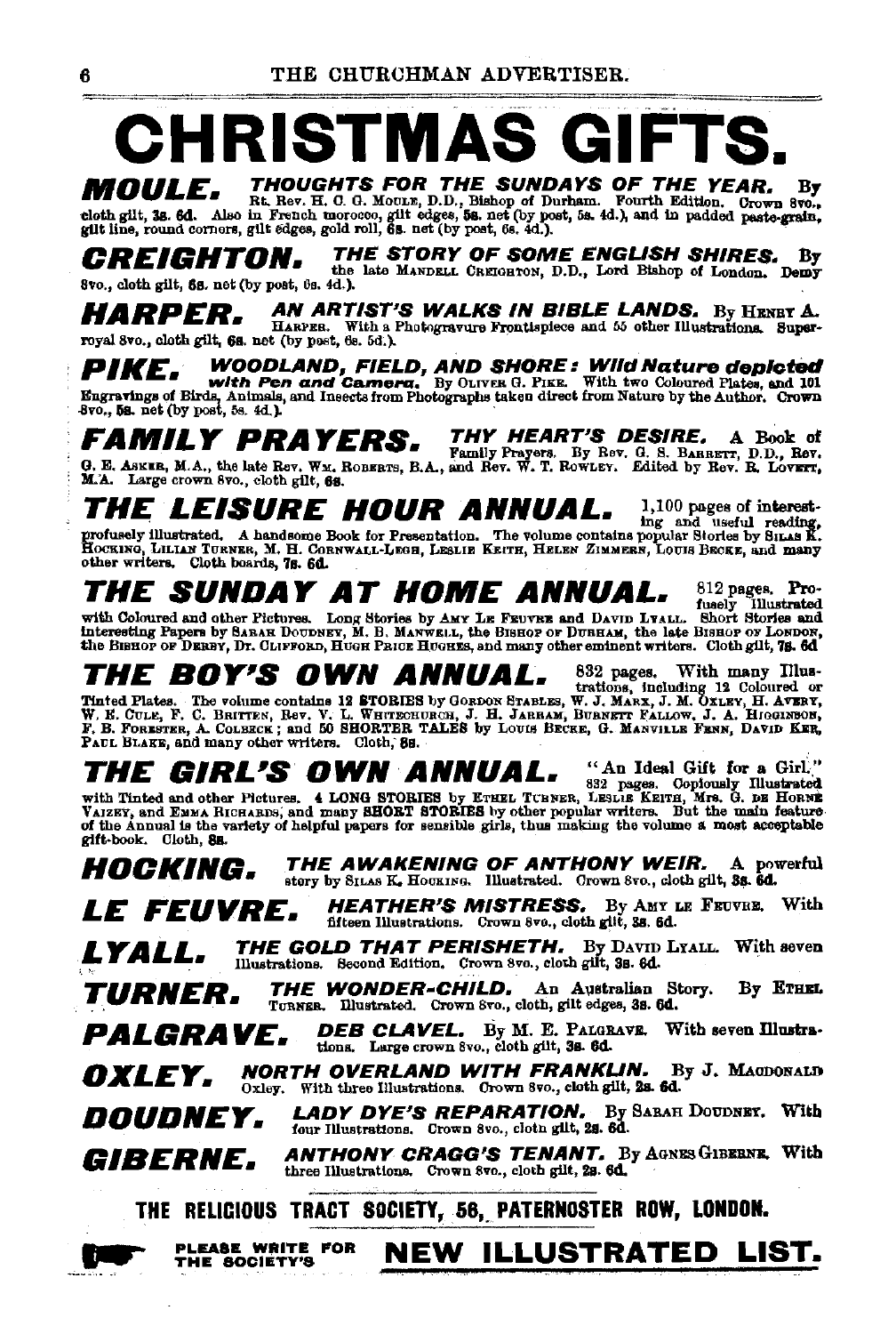# OXFORD UNIVERSITY PRESS.

TETRAEUANGELIUM SANCTUM : juxta simplicem Syrorum versionem ad fidem codicum, massorae, editionum denuo recognitum, lectionum supelectilem quam conquisivent PHILIPPUS EDWARDUS PUSEY, A.M., Olim ex aede Christi auxit, diges

- NOVA LEGENDA ANGLIE: As collected by John of Tynemouth, John Cap-<br>grave, and others, and first printed, with New Lives, by WYNKYN DE WORDE, A.D. MOXVI. Now re-<br>edited, with resh material from MS. and printed sources, by CA
- A STUDY OF THE ETHICS OF SPINOZA (Ethica ordine geometrico demonstrata). By HAROLD H. JOACHIM, Fellow and Tator of Merton College, Oxford. 8vo, cloth, 10s. 6d. net.

THE WORKS OF GEORGE BERKELEY, D.D.; formerly Bishop of Cloyne Including his Posthumous Works. With Prefaces, Annotations, Appendices, and an Account of his Life, by ALEXANDER CAMPBELL FRASKR, Hon. D.C.L. Oxford; Hon. LL.D.

THE TREASURY OF SACRED SONG. With Notes Explanatory and Blographical. By F. T. PALGRAVE, M.A. Seventeenth Thousand. Extra foolscap 8vo, cloth, 4s. 6d.;<br>on Oxford India Paper, 7s. 6d.

#### Also Published by Henry Frowde. THE OXFORD BIBLE FOR TEACHERS.

**AUTHORISED OR REVISED VERSION.** 

Containing the "Helps to the Study of the Bible," and 124 Full-page Plates and Maps. From 3s to £5.

## THE HOLY BIBLE.

#### TWO-VERSION EDITION.

The Authorised Version, with the differences of the Revised Version printed in the margin, so that both texts can be read from the same page. Printed in Clear Type. Central Column References. On Oxford India Paper, from 10

NEW EDITION, with Wide Margins for MS. Notes, from 24s.

#### NAVE'S INDEX-DIGEST OF THE HOLY SCRIPTURES.

Comprising over Twenty Thousand Topics and Sub-Topics, and One Hundred Thousand References<br>to the Scriptures. By ORVILLE J. NAVE, A.M., D.D., LL.D. Large 8vo, pp. 1,625, with Eighteen<br>Coloured Maps. In cloth, price 15s., a

THE CLOUD OF WITNESS. A Daily Sequence of Great Thoughts from<br>many Minds, following the Christian Seasons. By the Hon. Mrs. LYTTELTON GELL, with a Prefatory<br>Note by the late Archbishop of Canterbury. With a Frontispice and

OXFORD EDITIONS OF THE BOOK OF COMMON PRAYER, with or without Hymns, containing the amended Prayers for the Royal Family and the new Accession Service on Oxford India paper or rag-made paper. In various leather bindings.

A List of New and Recent Books Post Free on Application.

LONDON: HENRY FROWDE. OXFORD UNIVERSITY PRESS WAREHOUSE, AMEN CORNER, E.C.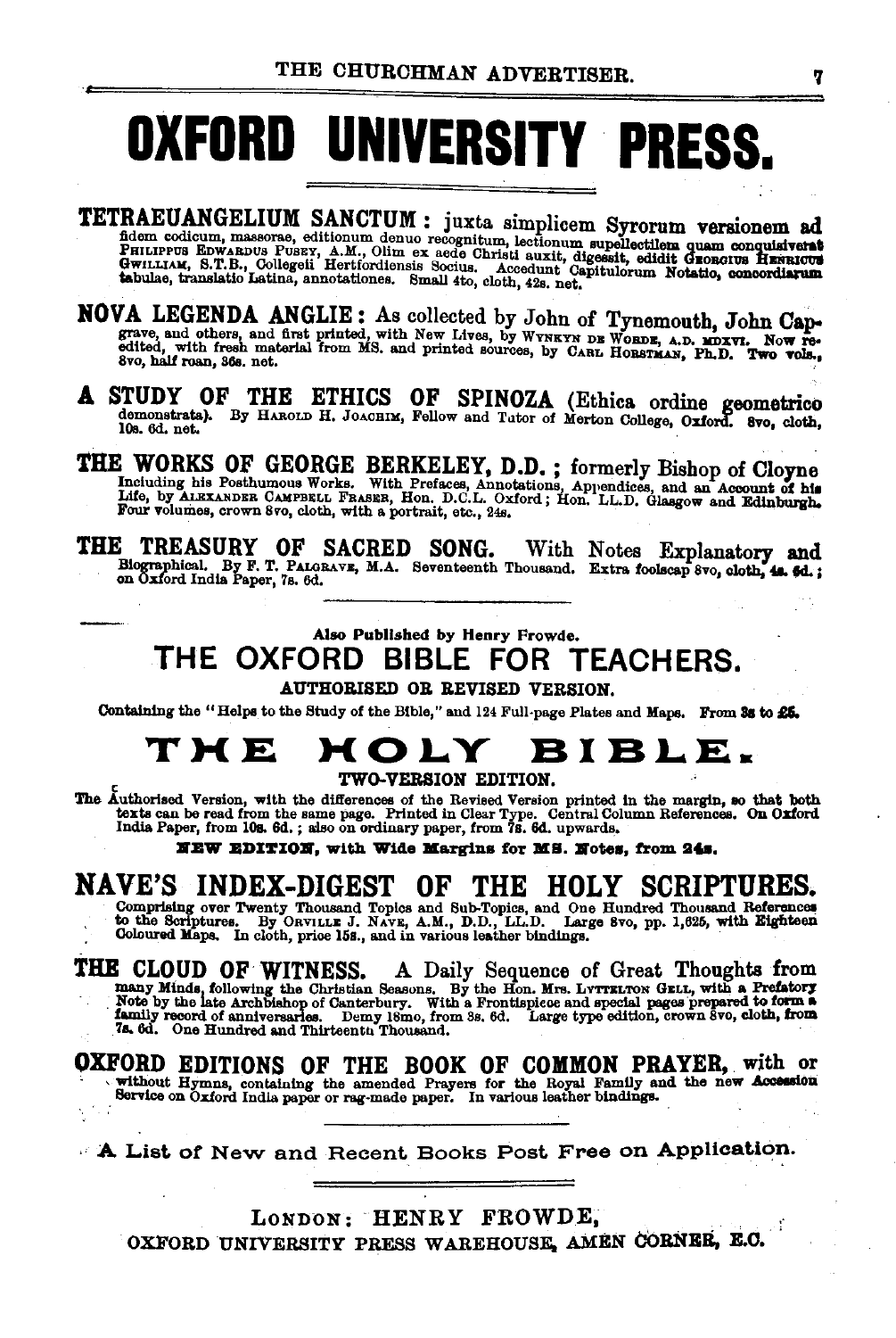## CAMBRIDGE UNIVERSITY PRESS.

**A SHORT HISTORY OF THE HEBREWS to the ROMAN PERIOD.**<br>By R. L. OTTLEY, Rector of Winterbourne Bassett, sometime Fellow of Magdalen College, Oxford.<br>Crown 8to., with Seven Maps, 5s.

"When seven maps, says. The critical problem as it concerns Old Testament History.... On the whole Mr. Ottley's book will be found a sober aud cautious effort to accommodate the old and the new. Somewhole Mr. Ottley's book

THE PRATER-BOOK EXPLAINED. By the Rev. PERCIVAL JACKSON, M.A., Jesus College, Cambridge.

PART I. The Daily Offices and the Litany. Extra foolscap 8vo., 2s. 6d. Now ready.

"This valuable manual is marked on every page by the thorough-going scholarship and the completeness<br>which characterizes all the publications of the Cambridge University Press. As an explanation of the **matter**<br>of the Bang

PART II. The Holy Communion and the Occasional Offices. In preparation.

THE USE OF SARUM. The original Texts edited from the MSS., with an Introduction and Index by the Rev. W. H. FREER, M.A., Trinity College, Cambridge, Priest of the Community of the Resurrection. Demy 8vo. Vol. II. The Ordin

**CAMBRIDGE BIBLE FOR SCHOOLS AND COLLEGES.** General Editor for the Old Testament and Apocrypha, A. F. KIRKPATRICK, D.D., Regius Professor of Hebrew in the University of Cambridge. NEW VOLUME.

PSALMS. Books IV. and V., xc.-cl. Edited by A. F. KIBKPATRICK, D.D. 2s. net.

THE BOOK OF PSALMS. Complete in one volume. Crown 8vo., India paper. 6s. net.

LONDON: C. J. CLAY & SONS, CAMBRIDGE UNIVERSITY PRESS WAREHOUSE, AVE MARIA LANE.

Ĵ,

#### SELECTION OF A

### W. PARTRIDGE & CO.'S NEW ILLUSTRATE

**A LION OF WESSEX; Or, HOW Saxon Fought Dane.** By TOM BEVAN, Author of "Dick Dale, the Colonial Scout," "The Thane of the Dean," etc. Large crown 8vo., Illus trated, cloth boards, gilt top, 3s. 6d.

THE AWAKENING OF HELENA THORPE. By E. RENTOUL ESLEE, Author of "A Maid of the Manse," "The Wardlaws," etc. Large crown Svo., cloth boards, gilt top, Ss. 6d-

ICE-BOUND; or, The Anticosti Crusoes. By EDWARD ROPER, F.R.G.S., Author of "By Track and Trail through Canada." Eight Illustrations, crown 8vo., cloth boards, 2s. 6d. By EDWARD ROPER, F.R.G.S.,

**THROUGH GREY TO GOLD.** By CHARLOTTE MURRAY, Author Malone," "Wardlaugh," etc. Crown 8vo., 280 pages, six Illustrations, cloth boards, 2s. 6d. By CHARLOTTE MURRAY, Author of "Muriel

CASTLETON'S "PREP." By CHARLOTTE MURRAY, Author of "Through Grey to Gold," etc. Crown 8vo., 280 pages, six Illustrations, cloth boards, 2s. 6d.

OUR RULERS: From William the Conqueror to Edward VII. Cameos from History. With 60 beautiful Illustrations. By J. ALEXANDER. 2s. 8d.

AVELINE'S INHERITANCE. By JENNIE CHAPPELL, Author of "A Lady of High Degree," etc. Crown 8vo., 320 pages, six Illustrations, cloth boards, 2s.

HEROES ALL! A Book of Brave Deeds for British Boys. Edited by C. D. MICHAEL, Author of "Dee is of Daring," etc. Illustrated, crown 8vo., cloth boards, 1s. 6d.

**KEY-MOTES TO THE HAPPY LIFE.** By Mrs. CHARLOTTE SEINNER, Author of "The Master's Messages to Women." Large crown 16mo., cloth gilt, 1s.

Write for New Illustrated Catalogue, which will be Sent Post Free.

LONDON: S. W. PARTRIDGE & CO., 8 & 9, PATERNOSTER ROW, AND OF ALL BOOKSELLERS.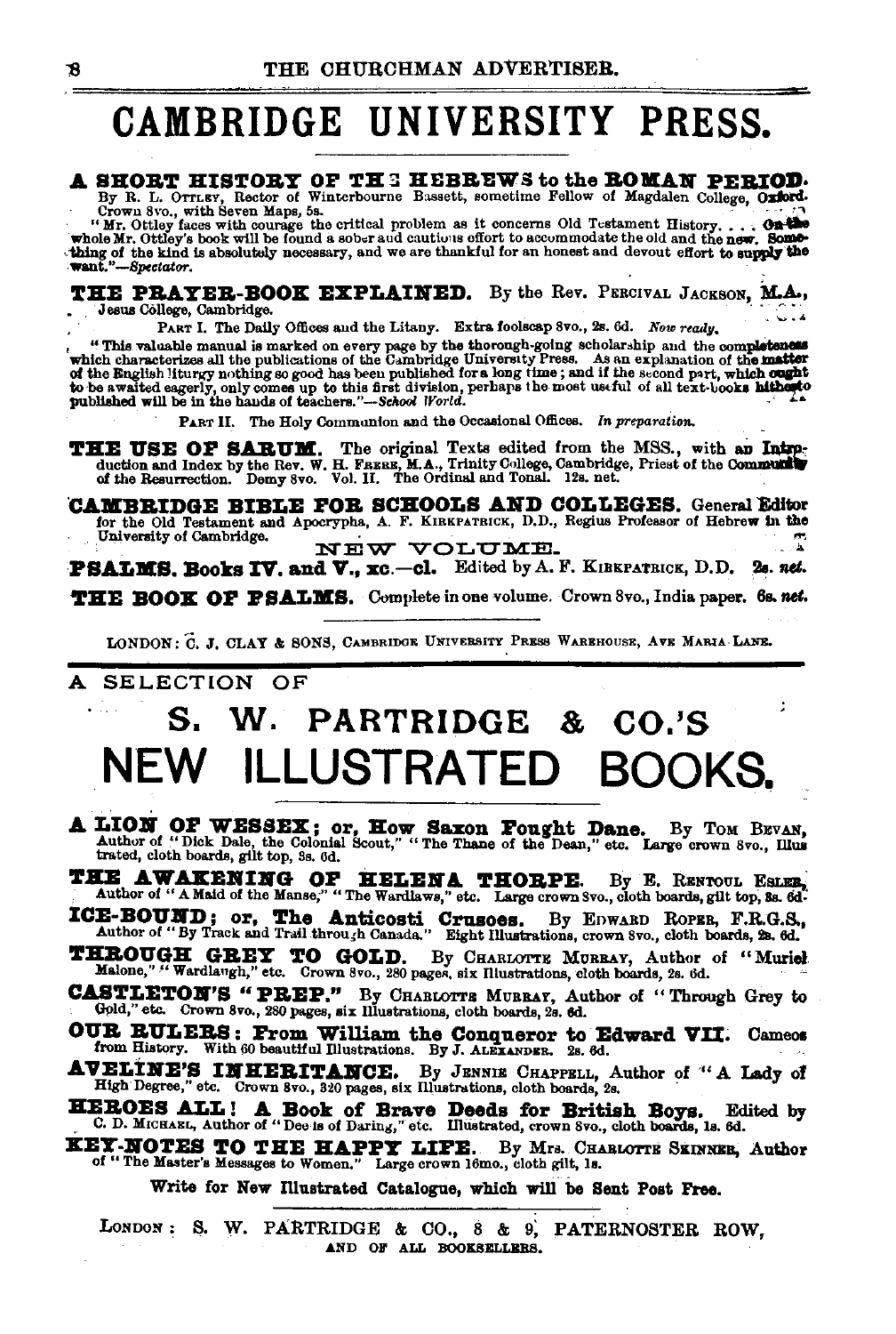# **SEELEY & CO.'S NEW BOOKS.**

THE PORTFOLIO MONOGRAPHS. No. 42.<br>**NDON.** By the Rev. Canon BENHAM, D.D., and MEDIÆVAL LONDON. CHARLES WELCH, F.S.A., Librarian to the Corporation of London. With a Frontispiece in photogravure, 4 Plates printed in colour, and many other Illustrations. 5s. net, or in cloth, gilt top, 7s. net.

SACHARISSA. Some Account of Dorothy Sidney, Count " By Mrs. HENRY ADY. Cheaper Edition. With 5 Portraits. Demy Svo., 7s. 6d. Some Account of Dorothy Sidney, Countess of Sunderland.

WIDOW WILLEY, and Some Other Old Folk. By BROWN LINNET.<br>
"A literary and artistic pearl of great price.... The actual people and seenes described are reproduced<br>
by the Author. Crown 8va., 5s.<br>
"A literary and artistic pea

gift."-Record.

OLD. BLACKFRIARS. In the Days of Van Dyck. A Story by BEATRICE Was Barshall, "Massuell has the dilite of Emma Marshall," etc. With 8 Illustrations, crown 8vo., 5s. "Miss Marshall has the didicacy in drawing the lines of ch

COMING: or, the Golden Year. A Tale by SELINA GAYE, Author of "The Great World's Farm," etc. With 8 Illustrations. 5s.<br>"A remarkable tale, half allegorical, though in a modern dress.... A very thoughtful and beautiful book

Guardian. IN THE DAYS OF THE DRAGONS. Talks with Boys on Some subjects of Interest to Them. By the Rev. E. C. Dawson, Author of "The Life of Bishop Hannington." Talks with Boys on Some 1s. 6d.

"Sound and practical. . . . Written with a spirit and verve that will commend it to young readers"

Scotsman. LONDON: SEELEY & CO., LIMITED, 38, GREAT RUSSELL STREET.

## ISBISTER & Co.'s NEW BOOKS.

#### THIRD EDITION NOW READY.

## THE MIRACLES OF JESUS: As Marks of the Way of Life.<br>By the Right Rev. Cosmo Gorbon Lano, Bishop of Stepney. Crown 8vo., gilt top, price 6s.

Dependence of the solid to read this book without feeling that a very real insight is here given into the principles of true life as inculcated by Christ in His miracles, and that we have, in its truest and best sense, an

The Record says: "It is long since we have seen so much practical and vital truth in so small a compass."

"A book which makes the life of Christ no mere conventional story, but a living reality."-Speaker.

**MEMORANDA PAULINA:** Studies in St. Paul's Epistles.<br>By Rev. GEORGE JACKSON, B.A., Author of "The Table Talk of Jesus," etc. Crown Svo., price 3s. 6d.<br>In reviewing the book, Dr. Robertson Nicoll says in The British Weekly:

#### A NEW VOLUME OF BIOGRAPHY BY F. D. HOW.

NOBLE WOMEN OF OUR TIME. By F. D. How. Auther of "Life of Bishop Walsham How," "Life of Bishop Selwyn," etc. With Portraits. Crown 8vo., price 5s.<br>The story of some of the most notable women Church-workers and philanthropi

#### BEAUTIFUL GIFT BOOKS.

COD WORDS" Annual Volume, 1901. Profusely illustrated and handsomely bound, royal 8vo., full gilt edges, price 7s. 6d. Containing Nett MUNRO's great romance, "The Shoes of Fortune," and numerous articles of every-day inter "GOOD WORDS"

"THE SUNDAY MAGAZINE" Annual Volume, 1901. Charmingly<br>illustrated, royal 8vo., full gilt edges, price 7s. 6d. Containing CHRISTAREL COLERNDOR'S delightful<br>story, "The Winds of Cathrigg," and contributions from the foremost

ISBISTER & CO., LTD., COVENT GARDEN, LONDON.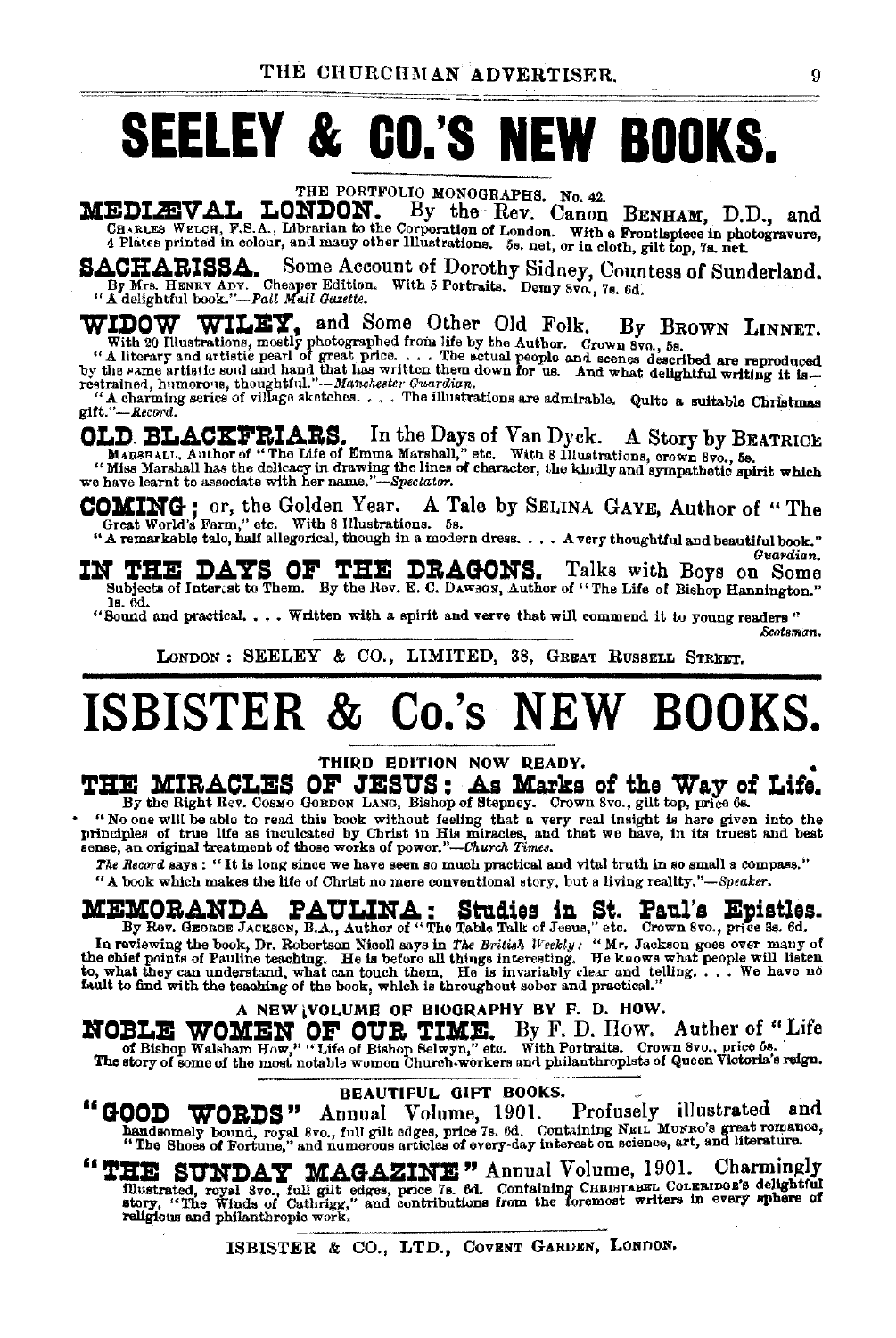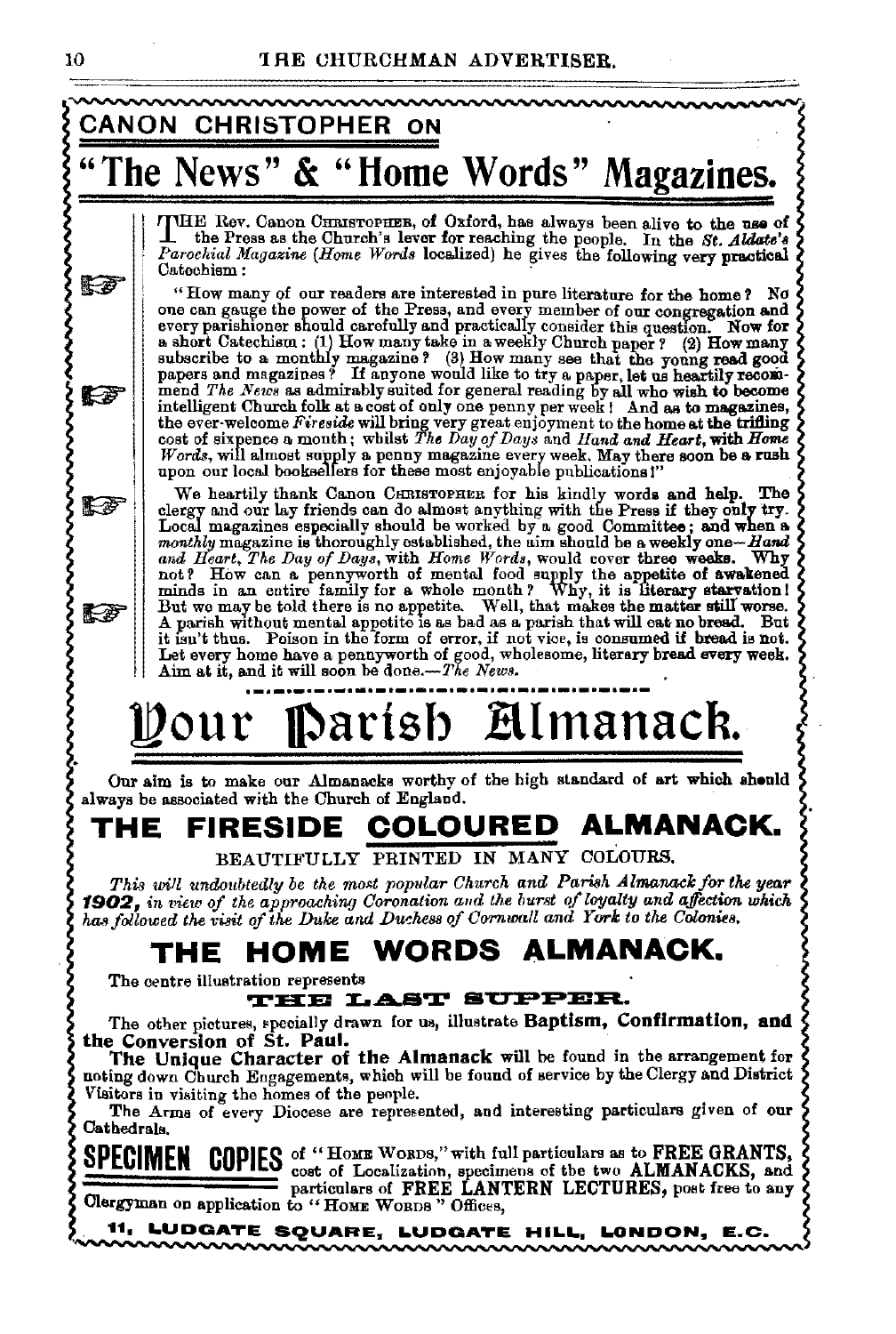Now Ready, crown 8vo., cloth, price 2s, 6d. net.

### **Cb¢Oiogp, Old and R¢W.**  By REV. W. F. COBB, D.D.,  $Rector~of~S.$  Ethelburga's, Bishopsgate.

HIS work is the first volume of a new series of Handbooks on Current Ecclesiastical Problems, entitled "The Church's Qutlook for the Twentieth Century." It is written from the standpoint of one who believes that the present age is one of transition as truly as was the sixteenth century, and that the surest way of avoiding another religious revolution is by a frank acceptance of the assured results of modern critical thought<sup>\*</sup> The Church of England, the writer thinks, has within her the capacity for the leadership of the religious life of the nation, but only on the condition that she eschew an obscurantist or sectarian policy. What is good and true in the spirit of the age is, he holds, of divine origin, and marks out the path along which alone useful progress is to be made. The headings of the chapters which follow will show the subjects he treats of, and the character of his treatment. It is believed that the outlines of later-day theology, as laid down in this volume, will help towards a better understanding of the nature and scope of the religious problems which we set before this present generation for solution.

INTRODUCTORY, RELIGION AND THEOLOGY. THEOLOGY AND SCIENTIFIC. THE DOCTRINE OF GOD. THE DOCTRING OF MAN. THE DOOTRINE OF REVELATION. THE DOCTRINE OF THE BIBLE.

THE DOOTBINE OF THE INCARNATION, THE DOOTEINE OF THE ATONEMENT. THE DOCTRINE OF THE CHURCH. THE DOCTRINE OF MEDIATION. THE DOCTRINE OF THE LAST THINGS. RECAPITULATION.

The writer has endeavoured to combine the excellences of all three Schools of Thoughtthe High, the Low, and the Broad. His respect is given to the past, and his hope is in the future, especially when freed from the "idols of the theatre" which are so fascinating to many to-day.

The following volumes of the CHURCH's OUTLOOK SERIES will be issued at short intervals:

- OUR ATTITUDE TOWARDS ROME. By Rev. ABTHUR GALTON, B.A., sometime priest in the Roman Catholic Church.
- THE PLACE OF THE LAITY IN THE CHURCH. By Right Rev. ALFRED BARRY, D.D., D.C.L., sometime Bishop of Sydney.
- PERSONAL RELIGION. By Rev. G. H. S. WALFOLE, D.D., Principal of Bede College, Durham.
- HOME MISSION WORLD. By Rev. R. W. HARRIS, M.A., sometime Secretary East London Church Fund.
- THE ENRICHMENT OF THE PRAYER BOOK. By Rev. F. E. BRIGHTMAN, M.A., Librarian, Pusey House, Oxford.

"Dr. Cobb approaches his subject in a liberal spirit, and his grasp of many fundamentals is strong andhla tone reverent."-7 *he Churchman •* 

<sup>\*\*</sup> *Cheofogy.* Ofd and (Itern.<sup>\*\*</sup> can be had nf any Bookseller, or on the Bookstalls. or of the Publisher,

ELLIOT STOCK, 62, PATERNOSTER ROW, LONDON E.C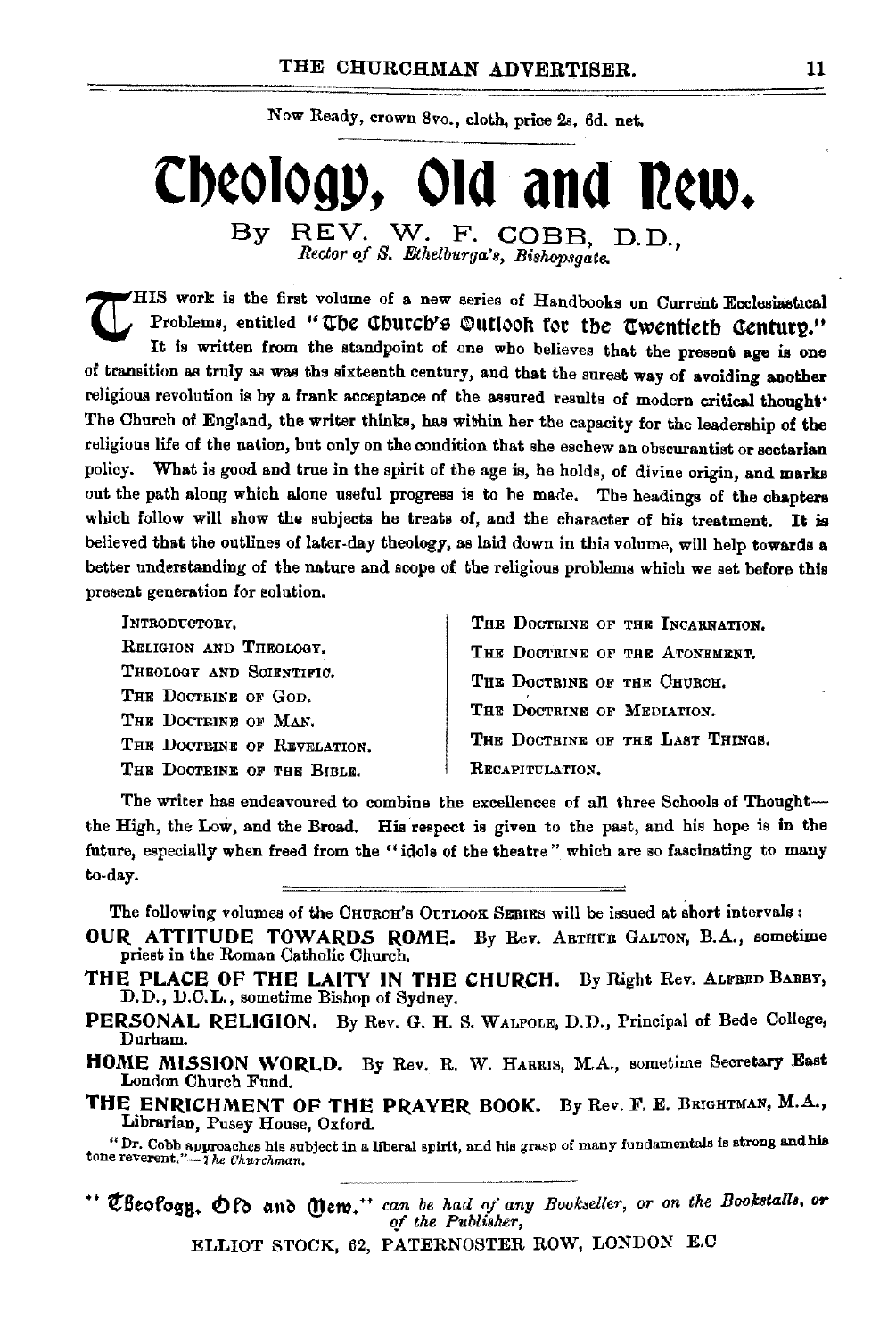## **ELLIOT STOCK'S NEW BOOKS.**

NEW WORK BY THE DEAN OF ELY. In souare orown 8vo., handsomely bound in cloth, price 7s. 6d. net.

### **IN A MINSTER GARDEN.**

A CAUSERIE OF THE OLD TIME AND THE NEW.

By the DEAN OF ELY.

In medium 8vo., printed on art paper and tastefully bound and fully illustrated, price 8s. 6d. net. (SHORTLY.)

### **SCOTTISH CATHEDRALS AND ABBEYS.**

THEIR HISTORY AND ASSOCIATIONS. By M. E. LEICESTER ADDIS.

A BOOK FOR THE CHRISTMAS SEASON.

Bound in cloth, gilt lettered and profusely illustrated, price 7s. 6d. net. (SHORTLY.)

### **CBBIST LOBE.**

THE LEGENDS AND TRADITIONS, MYTHS, SYMBOLS, CUSTOMS AND SUPERSTITIONS OF THE CHRISTIAN CHURCH.

By FREDK. WM. HACKWOOD, F.R.S.L.

A NEW ILLUSTRATED LIFE OF CHRIST.

In large crown 8vo., tastefully printed and illustrated, bound in cloth, gilt lettered, price 5s. net. (SHORTLY.)

#### **THE SON OF MAN.**

A PLAIN HISTORY OF THE LIFE OF OUR LORD JESUS CHRIST.

By ALEY FOX

With a Preface by Prebendary E. C. SUMNER GIBSON, D.D.

In crown Svo., cloth, gilt lettered, price 3s. 6d.

### **TWO TREATISES ON THE CBUBCB.**

The First by THOMAS JACKSON, D.D. ("one of the best and greatest minds our Church has nurtured ");

The Second by ROBERT SANDERSON, D.D., formerly Lord Bishop of Lincoln:

TO WHIOH IS ADDED

#### **.A. LETTER OF BISHOP COBIN,**

On "The Validity of the Orders of the Foreign Reformed Churches," printed previously in 1843, and now reprinted verbatim.

Now READY, Price 4s. net.

### **NOTES**<br>**ON THE ROUND TABL 05 THE BOUND TABLE CONFEBEIICE.**

By the Rev. N. DIMOCK.

ELLIOT STOCK, 62, PATERNOSTER ROW, LONDON, E.C.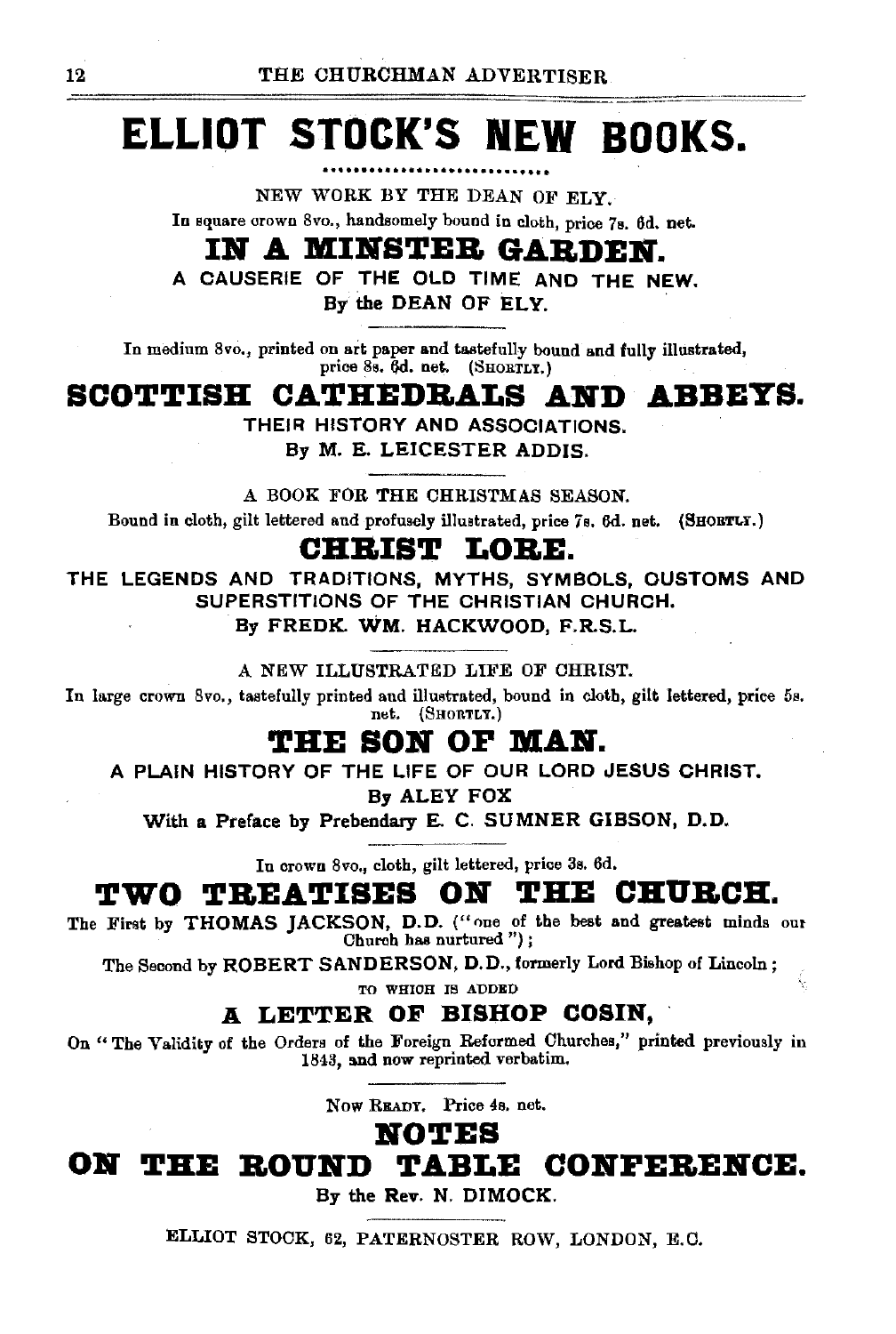#### EDUCATIONAL.

## DOVER COLLEGE.

beadmaster: REV. W. C. COMPTON, M.A.

[NXHIBITIONS (£20) for Sons of Clergy. Full Fees, £80. Recent Successes include Six Scholarships (open) at Oxford and Cambridge. Nineteen out of twenty-one passed direct, first try, into Woolwich and Sandhurst.

Every Boy has a separate Bedroom.

SEPARATE JUNIOR SCHOOL FOR BOYS UNDER THIRTEEN.

#### **CATHEDRAL WORCESTER KING'S** SCHOOL.

Head Master: Rev. W. H. CHAPPEL, M.A.,

Formerly Scholar of Worcester College, Oxford, and lately Assistant and House Master at Mariborough College.

First-Grade Endowed School. Public School Education at moderate cost. Twenty King's Scholars<br>receive Tuition Free. Election annually in November. Valuable Exhibitions at the Universities. Spacious modern Boarding House. Healthy Site. Special Terms to sons of Clergy.

For Prospectus and Honour List apply, THE HEAD MASTER, SCHOOL HOUSE, WORCESTER.

#### DAVENTRY *GRAMMAR* SCHOOL.

Founded A.D. 1600.

PUBLIC SCHOOL EDUCATION at moderate cost. Resident staff of University Graduates in Honours.<br>Entrance scholarships. Special terms for sons of clergy and medical men. Sound Church teaching.<br>Healthy situation, 800 feet above

Entrance Scholarship for Sons of Clergy naturally reducing Fees.

For Prospectus apply; REV. H. JORNSON, Head Master.

#### **WARWICK SCHOOL.**

HEAD MASTER: ROV. R. PERCIVAL BROWN, M.A., LATE SCHOLAR OF TRINITY COLLEGE, CAMBRIDGE.

#### Fees. £60.

THE School was chartered by Edward the Confessor. Buildings entirely modern on beautiful and healthy country site. Chapel, Gymnasium, Sanatorium, Workshop, Fives' Court, Bicyde House, etc. Excellent boarding-houses for ove

## THE FERNS, 133, GREEN LANES, N.

MRS. WATKINS (successor to the MISSES BIRCEALL) receives a limited number of RESIDENT PUPILS.<br>In Large Staff of highly-qualified Teachers. Home comforts and loving care, combined with a high-class direction, based upon Brangelical Christian principles. Eminent Professors attend for Languages, Elocution, Science Lectures, the Accomplishments, etc. Preparation for all Examinations. Large Garden for Tennis Science Lect to Clergymen, Parents, etc.

SPECIAL ARBANGEMENT FOR ENTIRE CHARGE OF PUPILS FROM ABBOAD.

#### NOW READY. CHEAP AND EIGHTH EDITION.

In demy 12mo,, tastefully printed and bound, 1s. 6d. post free.

#### NOTES **BOYS** (and their Fathers) on Morals, Mind, and Manners. By "AN OLD BOT."

"The advice is simply excellent. It is practical, minute, and although high-toned, not too stringent. Literary World.

"The teaching is high-principled, liberal-minded, and drawn from practical experience."-Christian World. "An admirable little volume, full of sound sense and wise suggestions, plenty of sympathy, with wholesome liberty."-Daily News.

ELLIOT STOCK, 62, PATERNOSTER ROW, LONDON, LC.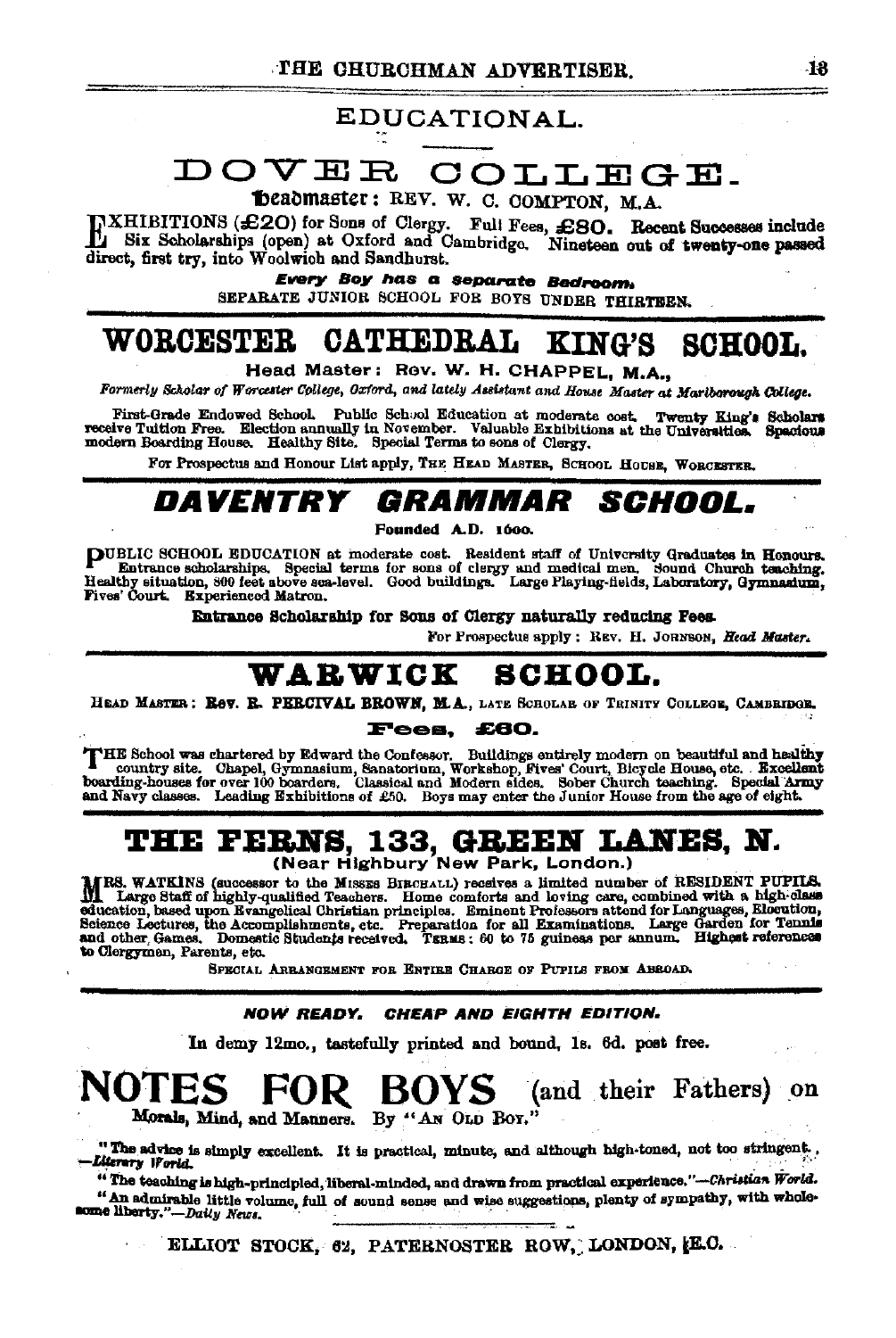### **METROPOLITAN DRINKING FOUNTAIN & CATTLE TROUGH ASSOCIATION.**

PATRONESS-HER MAJESTY QUEEN ALEXANDRA.

FUNDS URGENTLY NEEDED. SUPPORTED ENTIRELY BY VOLUNTARY CONTRIBUTIONS.

#### Offices: 70, VICTORIA STREET, WESTMINSTER. S.W.

President-HIS GRACE THE DUKE OF PORTLAND, K.G., etc., etc., Chairman-MAJOR-GENERAL HON. H. F. EATON.<br>Treasurer-HENRY GURNET, Esq., etc., Secretary-CAPTAIN W. SIMPSON.<br>Committee-VENERABLE ARCHDEACON SINCLAIR.

This is the only Society providing FREE SUPPLIES OF WATER FOR MAN AND BEAST IN THE STREETS OF IONDON. The Association being entrepty dependent then well measured that beneveled to relation of the CASE benevelet for ability suffering.

Annual Subscriptions and Donations will be thankfully received by the Bankers, Messrs. Barclay and Co., 1, Pall Mall, East, S.W., and 54, Lombard Street, E.C., or by the Secretary.

**ECCLESIASTICAL INSURANCE.** OFFICE, LIM.<br>FIRE INSURANCE. GLASS INSURANCE. BURGLARY INSURANCE.<br>The Surplus Frofits are devoted to Institutions, etc., for the benefit of the Clergy and of Church objects.<br>Already a sum of £33

"This is a serious attempt made in good faith to help the Clergy to help themselves, and to husband the existing resources of the Clurch."-Guardian.

INSTITUTION. **CLERGY PENSIONS** INCORPORATED 1892. FOUNDED 1886.

Joint Presidents. The ARCHBISHOP OF CANTERBURY. The ARCHBISHOP OF YORK, The unumum characteristic of the benefits of the Institution frame and the three words, and the Self-help aded. Clergymen who wish to secure the benefits of the Institution for themselves or their families, exercise self-h

Mrs. Harcourt Mitchell writes: "Churchwomen should support an organ of their own."

"The Churchwoman" is published specially for Churchwomen, therefore Churchwomen should support

Churchwoman. AN ILLUSTRATED DEVOTIONAL AND PRACTICAL REVIEW.

**EDITED BY** 

G. M. IRELAND BLACKBURNE and H. P. K. SKIPTON.

Published every Friday, Price 1d. Annual Subscription, 6s. 6d., post free.

THE CONTENTS DURING THE PAST YEAR HAVE INCLUDED:

"Reasons Why."

By the late Miss CHARLOTTE M. YONGE. "The China Cupboard."

By MISS CHRISTABEL COLERIDGE. "Sunday by Sunday."<br>We have MELVILLE SCOTT.

Hymn Tunes. By ARTHUR HENRY BROWN. Articles

VICHES THEV. PROVOST BALL, MRS. BEN-<br>
By the VERY REV. PROVOST BALL, MRS. BEN-<br>
SON, MRS. JEROME MERCIER, and other writers of note, while the general contents include a Devotional Kalendar and Teaching,<br>
Leaders and well-Topics, Reports of Church Meetings and Charitable Work, A Young People's Page, Articles on<br>Needlework and Women's Work generally; Reviews of Books, and Correspondence,

Specimen Copies sent post free upon application.

PUBLISHING OFFICES: 2, EXETER STREET, STRAND, LONDON, W.C.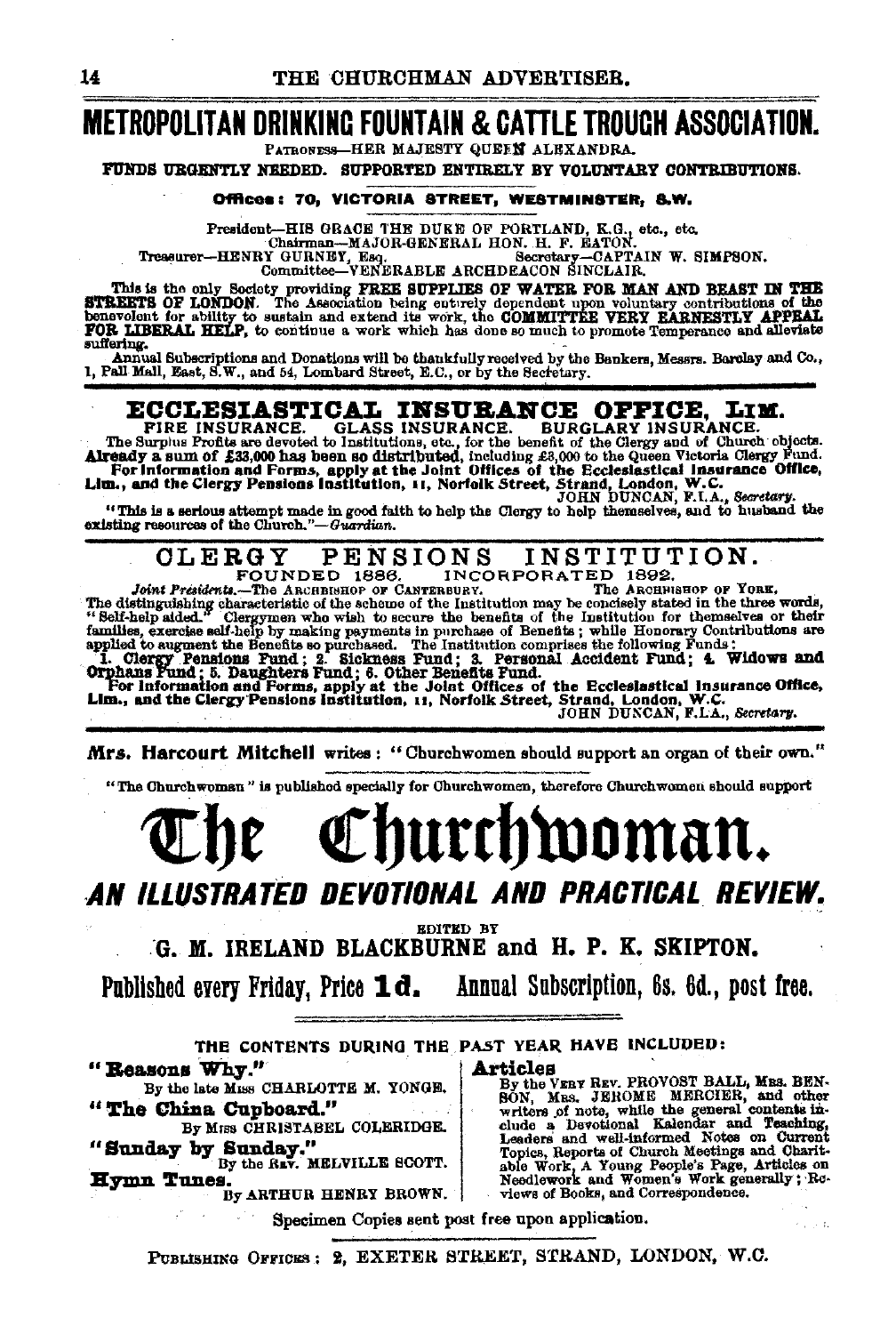#### **MORAVIAN** MISSIONS. (ESTABLISHED 1732.)

OLDEST TO HEATHEN-FIRST TO LEPERS.

### Present Position and Pressing Needs.

FOR GENERAL FUND-largely increased annual help (at least £4.000) if existing Missions are to be maintained and Deficiency averted.

FOR THE LEPER HOME, Jerusalem, £500 is wanted at once to provide a new and larger Water Reservoir, which has become indispensable. The Patients have doubled in number!

FOR LABRADOR, hitherto self-supporting, but suddenly orippled in its resources, £2,000 annually is urgently required for a few years, until the Mission can be re-established. For this need, and to avert loss to the General

Will God's people make these needs a subject of EARNEST PRAYER?

#### CONTRIBUTIONS WILL BE THANKFULLY RECEIVED

and information given by the REV. W. WETTON COX, at the Offices of the LONDON ASSOCIATION, 7, New Court, Lincoln's Inn, LONDON, W.C., who will also gladly arrange for Meetings, Sermons, Lectures, etc.

N.B.-About one in sixty members of the devoted little Church is a Missionary, and so richly is their work blessed that those gathered out of Heathenism number near 100,000, or some three times as many as the Parent Church. There are some 190 Stations, and the annual expenditure has averaged under £80,000, of which nearly two-thirds has been raised from various sources in the foreign field.



Patrons: His Majesty THE KING, Her Majesty QUEEN ALEXANDRA. President: Field-Marshal H.R.H. the DUKE OF CAMBRIDGE, K.G.' Treasurer-HORACE BROOKS MARSHALL, Esq., M.A., J.P., D.L. Senior School-MAITLAND PARK, N.W. Junior School-HORNBEY RIBE, N. West Theory School-HORNBEY RIBE, N. NEW ANNUAL SUBSCRIPTIONS AND DONATIONS ARE URGENTLY NEEDED so that the work of the successive the widow and the fatherises in their affliction." may be fully maintained. Two Votes are allowed at each Election for every Guinea subscribed. OFFICES: 73, CHEAPSIDE, E.C. SECRETARY: ALEXANDER GRANT. BANKERS: LONDON JOINT STOCK, PRINCES STREET, E.C.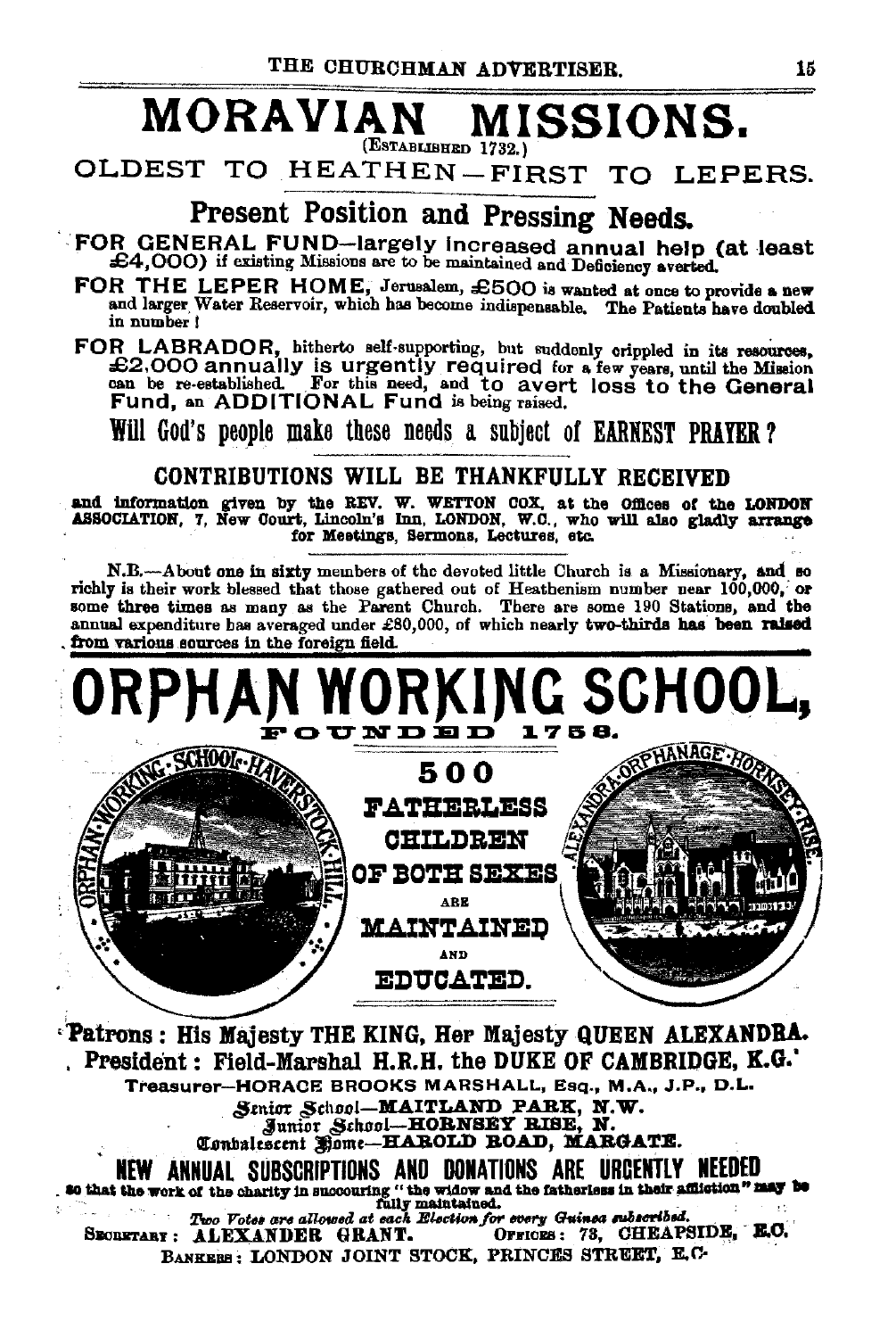# The *Mational* Protestant Church Union.

To Promote the Principles of the Reformation as set forth in the Prayer Book and Articles of the Church of England.

President - W. D. CRUDDAS, Esq. Chairman-The Rev. Prebendary H. W. WEBB-PEPLOE, M.A. Treasurer-T. VICTOR BUXTON, Esq., J.P. General Secretary-Sir C. ROBERT LIGHTON.

The Committee EARNESTLY APPEAL for the INCREASED SUPPORT of 1,000 NEW MEMBERS to enable them to extend the publication and lecture work of the Society. Full particulars of the Society's objects and operations and terms of membership can be obtained on application to the Secretary,



**Honorary Secretaries:** The REV. CANON SIR JAMES E. PHILIPPS. BABT. WARMINETER. The VEN. ARCHDEACON SUTTON, PEVENSEY, HASTINGS. Organizing Secretary: The REV. W. O. E. OESTERLEY.

OFFICE: A, C. S, OFFICE, 39, VICTORIA STREET, WESTMINSTER, S.W.

<sup>2.5</sup> This Society is worked strictly on the parochial system of the Church. Duly qualified men are sent as curates, under the incumbents, to parishes in London and other big towns, where large numbers of Jews congregate.

All information gladly given on application to the Organizing Secretary.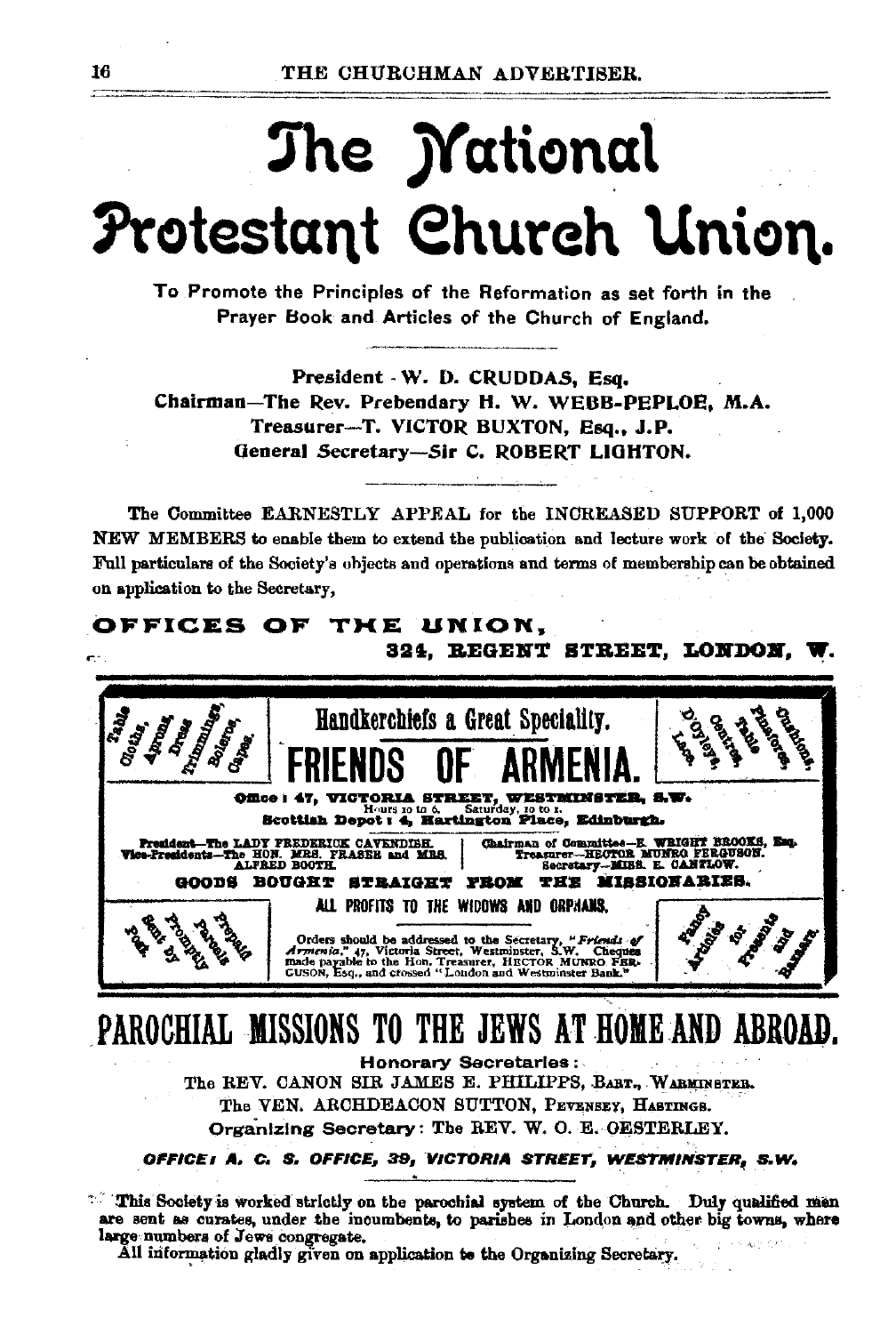### **HELP FOR THE OUTCAST.**

102 LABOUR HOMES and Agencies in all parts of London and the Provinces, from Edinburgh to Plymouth, and Cambridge to Dublin, for Men, Women, Girls and Boys, ITOIN ENDING TO ITS Offenders, Discharged Prisoners, Ex-convicts, Tranps, Hooligans, Desitints, and all who have "gone under" in the sea of life. Every case dealt with wholly irrespective of creed, and no helpable person e cases dealt with yearly : 56 per cent of those received started afresh in life. Headquarters staff almost wholly honorary. Donations, and cast-off clothing of all sorts urgently needed. Bankers, Barclavs.

Rev. W. CARLILE Hon. Chief Sec. Church Army Hdgrs., 130, Edgeware Rd., London, W.

#### INFANT ORPHAN ASYLUM. WANSTEAD.

Patron-HIS MAJESTY THE KING.

This Institution entirely maintains and educates in accuracy with the principles of the Church of<br>England the orphans of those once occupying a fair position in life. Since the foundation of the Asylum,<br>4,460 Children have

ANNUAL SUBSCRIPTION-One Vote, ros. 6d.; Two Votes,  $f_i$  is.; LIFE SUBSCRIPTION-One Vote,  $f_i$ s js.; Two Votes,  $f_i$ io ros.

BANKERS-MESSRS, WILLIAMS DEACON'S BANK. OFFICES-68. LUDGATE HILL. E.C. A. HARDING GREEN, Secretary.

PROTESTANT REFORMATION SOCIETY.

The OLDEST Church Scolety for the Maintenance of the Religious Principles of the Reformation The ONLY Mission to Roman Catholics in England.

(Established 1827.)

**MISSIONARY. EDUCATIONAL. EVANGELISTIC.** 

a Fo

Resident Missionaries to Roman and Ritualistic Centres. Sermons and Lectures by the Rev. C. H. H. Wantern Dissiple and Kituliance Centres.<br>
Equational Lectures of the Rev. C. H. H. Wantern D.D., M.A., Ph.D., Clerkal and General Superintendent.<br>
Equations flatern Lectures on Chu

WALTER A. LIMBRICK, Secretary, 62, Berners Street, London, W.

#### **THE PROTESTANT ALLIANCE**

TH .DEST

01 Society The Which has for its object the UNION OF ALL PROTESTANTS in maintaining the Scriptural Principles of the Reformation against Ritualism and Romantem. It is

The ONLY Society<br>
Eaving an ILLUSTRATED Protestant Monthly Paper, post free to Mombers. A copy of the current issue<br>
will be sent GRATIS on application.

Contributions in support of the general work of the Protestant Alliance will be thankfully received by

S. W. BRETT, SECRETARY, 430, STRAND, LONDON, W.C.

### **THE EAST END MISSION TO THE JEWS.**

Funds urgently needed towards the MEDICAL MISSION, the GENERAL WORK. The CHARITY WORK, to alleviate the sufferings of the sick and distressed. 5,000 sick were treated at the Mission last year. Many confessed Christ.

> Secretary: D. OPPENHEIM, 119, LEMAN STREET, E. Bankers: LONDON & WESTMINSTER BANK.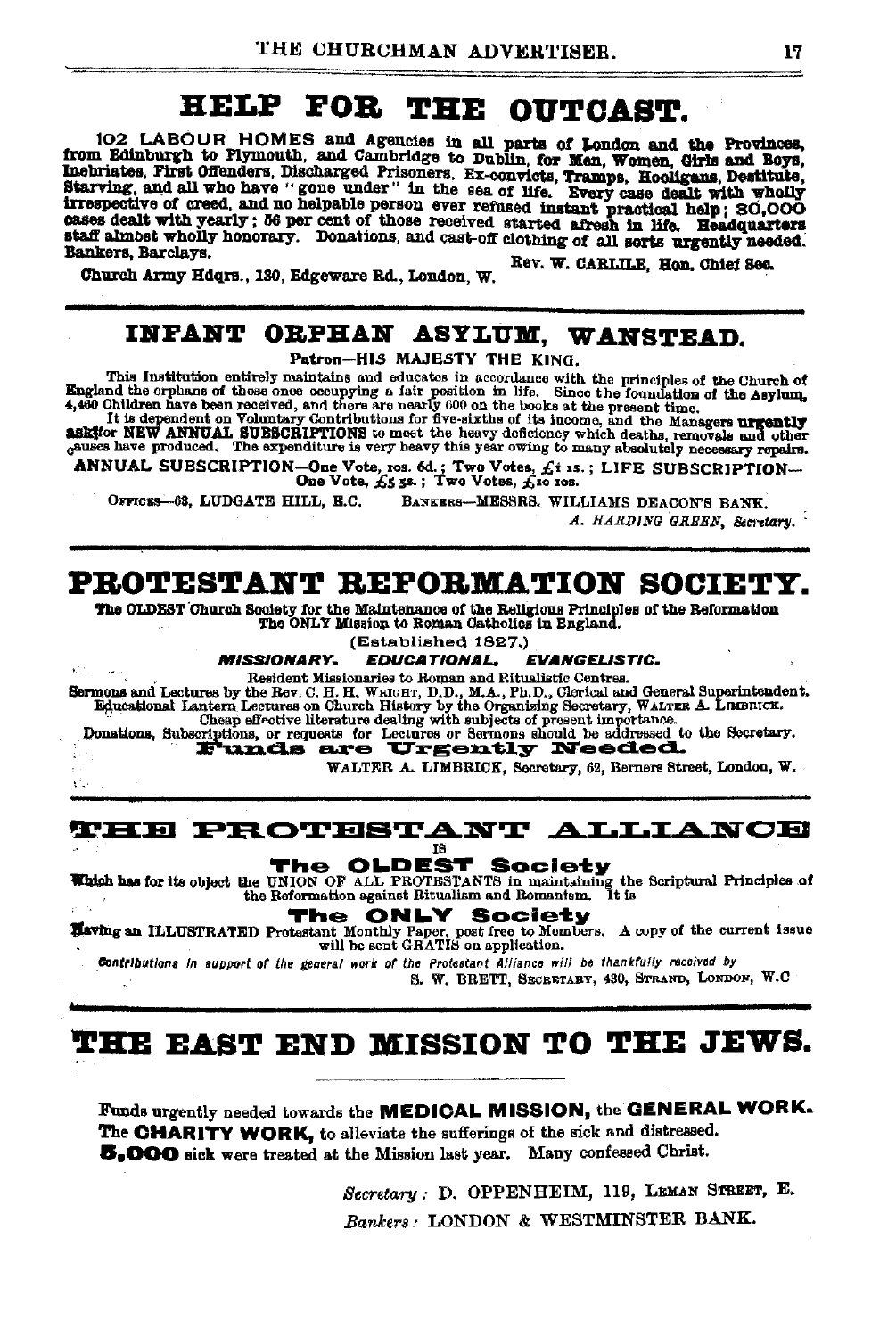**BIBLE LANDS MISSIONS' AID SOCIETY (Founded 1854).** Office: 7, Adam St., Strand. Rev. W. A. ESSERY. Hon. Sec.

DY well-known national causes our Income was so reduced last year that many usual grants made by the Society were Shortened, and some entirely cut off. The Lord's impoverished workers in Bible Lands pathetically press us to send them our Aids this year; to do so we need a generous increase of £750. These Aids go to native churches and pastors, to schools and teachers, to hospitals and patients, and to children in Armenian ornhanages. We aim to evangelize the Bible Lands. Will the readers of the "Churchman" kindly send us contributions in this present and instant need? KINNAIRD. Treasurer.

The Lord Bishop of Durham and the Rev. Preb. Webb-Peploe are members of our Hon. Council.

### **PERSECU** RELIEE OE

Poor Jews in Jerusalem have suffered most severely this last year from disease and water famine. Relief given in the year to 8.834 souls. besides employing 70 men daily on Abraham's Vineyard. Many more ask for work.

**FUNDS URGENTLY NEEDED for Food, Fuel, and Employment,** 

Hon. Treasurer: F. A. BEVAN, 54, LOMBARD STREET, E.C. Secretary: E. A. FINN. 41. PARLIAMENT STREET, S.W.

#### A NATIONAL APPEAL. TO COMPLETE THE GOOD SAMARITAN URGENT. WORK OF THE "LIBERATOR" RELIEF CUND. Patron-H.R.H. PRINCE CHRISTIAN.

A further £10,000, or 200,000 shillings, still urgently needed to give relief to hundreds of aged, destitute,<br>and afflicted victims of the great "Liberator" fraud, who were taught and trained in habits of temperance and<br>th

"Bear ye one another's burdens, and so fulfil the Law of Christ."

There are 3,014 cases on the Books of the Fund, of whom 1,548 are Widows or Spinsters. 824 are over 70 years of age, 233 are over 80 years of age, 1,486 are over 60 years of age. THE BITTER CRY FOR HELP

is still coming to the Committee from sufferers who have bravely borne with their difficulties, till sickness or great destitution has compelled them to apply. £10,000 required for new and urgent cases.<br>Cheques and P.O.'s should be made payable to the "Liberator" Relief Fund, crossed "The London Oity and Midland Bank," and sent to the Secretary, Rev. J. STOCKWELL WATTS, 16, Farringdon Street, London, R.C.



are occupied. Expenditure in 1900, £49,166.

Increased Contributions and Offstories, urgently needed, should be forwarded to the Secretary, Commander W. DAWNON, R.N., 11, Buckingham St., Strand, London, W.C.

#### CHRISTIAN **EVILLNUE SUGIELY,** 26. CHARING CROSS. S.W.

President-THE ARCHBISHOP OF CANTERBURY. Testamont-The ARVIDSICAL VALUES DENSITY OF CARTIZATES.<br>
The President-SIR G. G. STOKES, Bt., F.R.S.<br>
Chairman of Council-THE LORD CHANCELLOR.<br>
Treasurer--H. GOSCHEN, Esq.<br>
Secretary--REV. C. LLOYD ENGSTROM.<br>
Bankers-MESSRS

East, S.W.

Objects. - To declare and defend Christianity as a Divine Revelation, by Lectures, Sermons, Classes for Study and Examination (with prizes, etc.), Publications (books and tracts, correspondence, and interviews). An Evidential Mission in London and great provincial centres of the highest order will (D.V.) commence January, 1902.

FUNDS MOST URGENTLY NEEDED.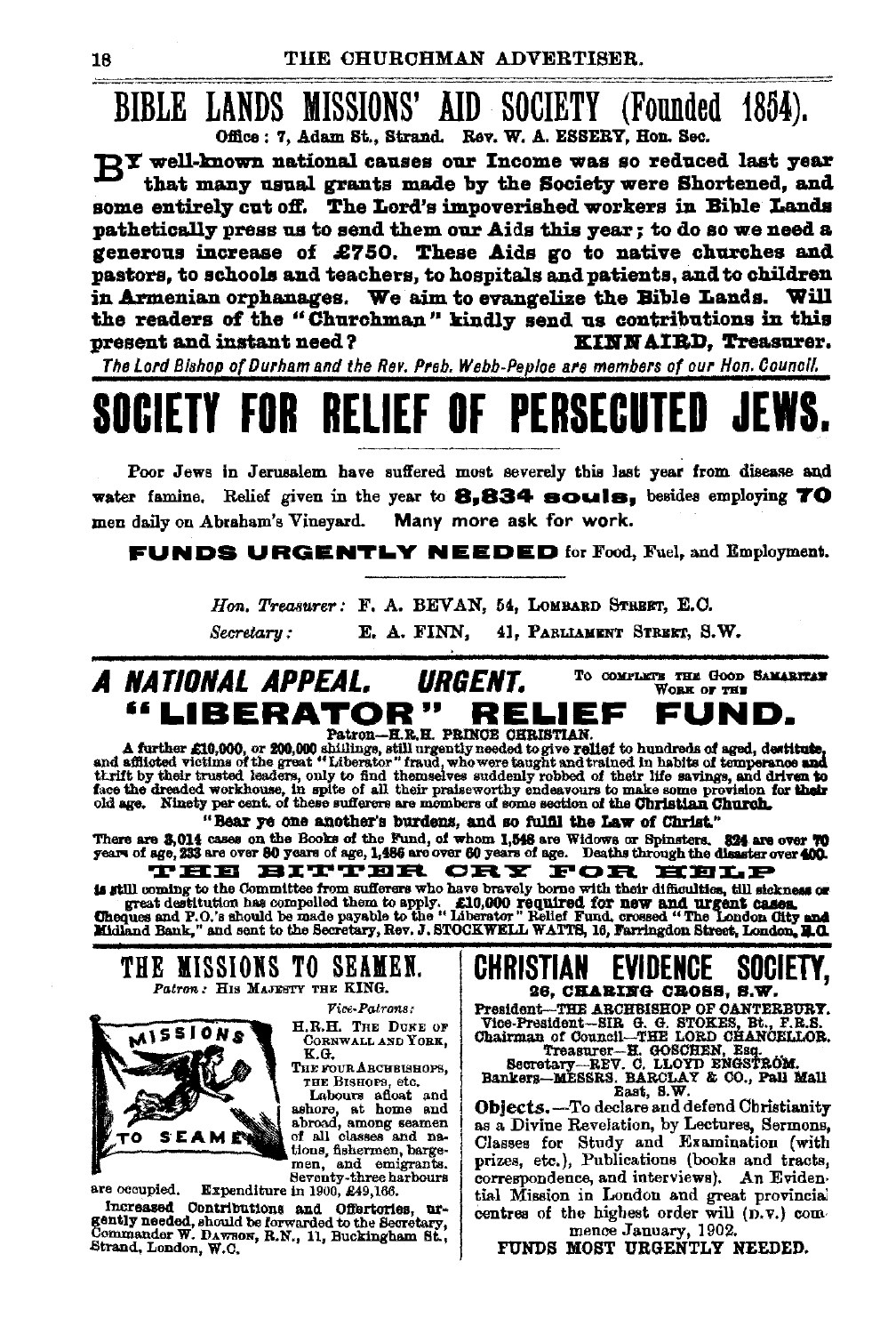# Spanish & Portuguese Church Aid Society.

President: RIGHT REV. BISHOP INGHAM, D.D.

HELP URGENTLY NEEDED.

The Bishop of Durham writes, Oct. 30, 1901: "The Society's work has A VERY WARM PLACE IN MY HEART.'

Contributions will be gratefully received by the Rev. H. E. Novas, D.D., or by the Rev. THOS. J. PULVERTAFT, M.A., Secretary, Church House, Westminster, S.W.

## THE EVANGELICAL ALLIANCE.

The Council of the Evangelical Alliance specially ask for continued financial help and for The need is urgent. Moneys are required for work on the Continent and in far-off lands, as prayer. proger. The need is ally can be properly and required for the control of the help already received.<br>Subscriptions of smaller amounts will be gratefully acknowledged, but donors of £20 and upwards<br>will be entitled to all th

The approaching great International Conference in Hamburg in August 27th-31st. 1902. will entail a very large expenditure of money, and the Council look for support in this effort, so helpful to the Gospel on the Continent.

Contributions and names of New Members may be sent to the Secretary, 7, Adam Street, Strand, W.C.

ANNUAL CONFERENCE AT BOURNEMOUTH. November 26th, 27th, 28th,

ESTABLISHED 1851.



SOUTHAMPTON BUILDINGS, CHANCERY LANE, LONDON, W.C.

**CURRENT ACCOUNTS.** 

 $2\frac{1}{2}$  %

 $2\%$  on the minimum monthly balances,  $2\%$ 

DEPOSIT ACCOUNTS. on Deposits, repayable on  $2\frac{1}{2}$  %

demand.

**STOCKS AND SHARES.** 

Stocks and Shares purchased and sold for customers.

The BIRKBECK ALMANACK, with full particulars, post free.

FRANCIS RAVENSCROFT, Manager.

LLOWAY'S 1

CURE INDIGESTION. LOSS OF APPETITE, OIZZINESS. BILIOUS and SICK HEADACHE, &c.

They Purify the Blood, Strengthen the System, and are the  $\mid$ Safest and most Reliable Medicine for Female Ailments.

Manufactured only at 78, NEW OXFORD STREET, LONDON; sold by all Chemists and Medicine Vendors.